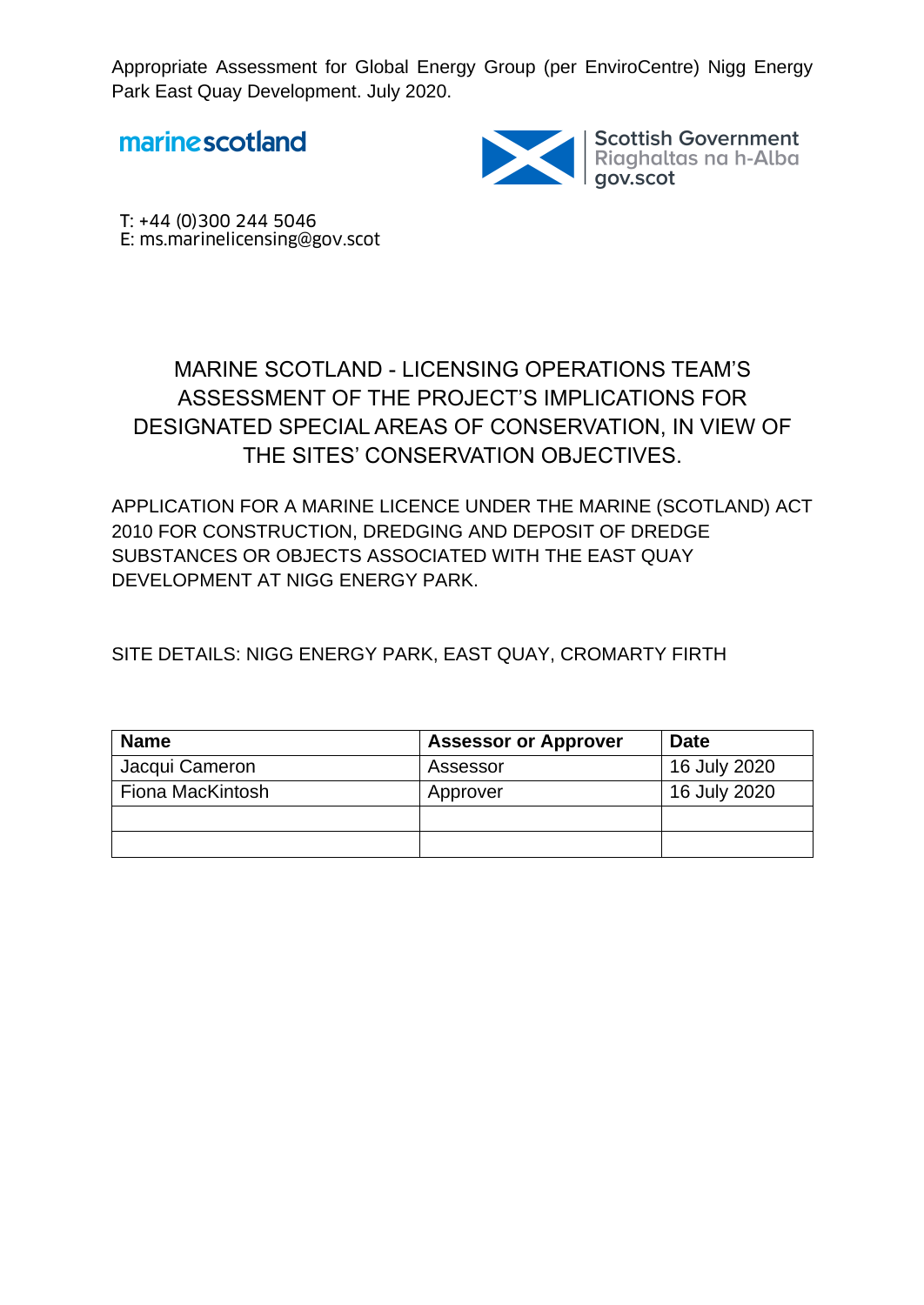# **TABLE OF CONTENTS**

| 1              |                                                                               |  |
|----------------|-------------------------------------------------------------------------------|--|
| $\overline{2}$ |                                                                               |  |
| 3              |                                                                               |  |
| 4              |                                                                               |  |
| 5              |                                                                               |  |
|                |                                                                               |  |
| 6              | Background information and qualifying interests for the relevant Natura sites |  |
|                |                                                                               |  |
|                | <b>SECTION 3: ASSESSMENT IN RELATION TO REGULATION 48 OF THE</b>              |  |
|                |                                                                               |  |
|                | CONSERVATION (NATURAL HABITATS, &C.) REGULATIONS 1994 6                       |  |
| 7              |                                                                               |  |
| 8              | Appropriate assessment of the implications for the site in view of the site's |  |
|                |                                                                               |  |
| 9              |                                                                               |  |
| 10             |                                                                               |  |
|                |                                                                               |  |

## **LIST OF TABLES**

| Table 1 Name of Natura sites affected and relevant links to SNHi website 4 |  |
|----------------------------------------------------------------------------|--|
|                                                                            |  |
|                                                                            |  |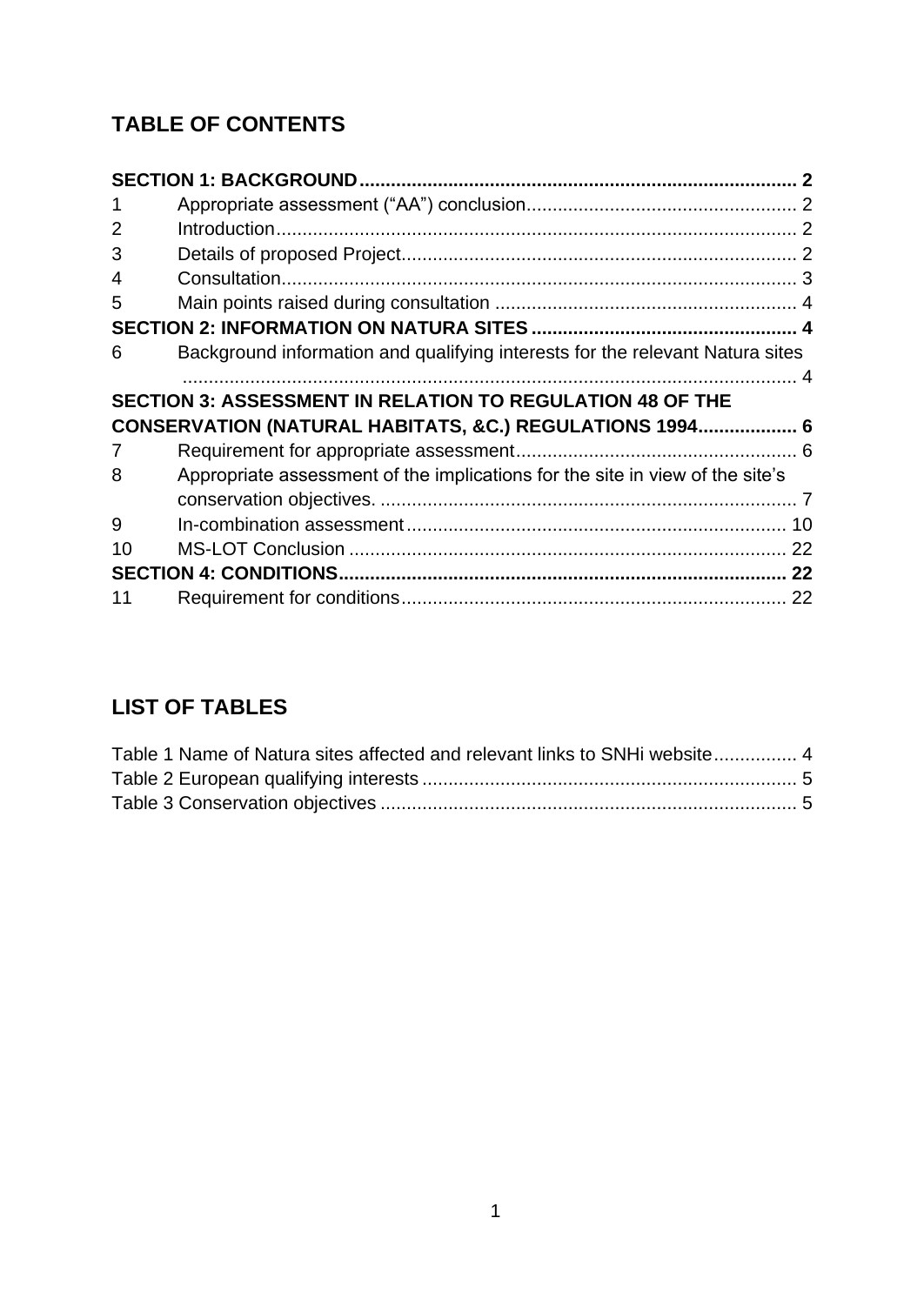# **SECTION 1: BACKGROUND**

## <span id="page-2-1"></span><span id="page-2-0"></span>**1 Appropriate assessment ("AA") conclusion**

- 1.1 This AA concludes that there will be no adverse effect on the site integrity of the Moray Firth SAC or the Dornoch Firth and Morrich More SAC (where each SAC is taken as a whole), from the Global Energy Group ("GEG") proposal either in isolation or in combination with other plans or projects, providing that the conditions set out in Section 4 are complied with.
- 1.2 Marine Scotland Licensing Operations Team ("MS-LOT") considers that the most up to date and best scientific advice available has been used in reaching the conclusion that the GEG proposal will not adversely affect the integrity of the Moray Firth SAC or the Dornoch Firth and Morrich More SAC and is satisfied that no reasonable scientific doubt remains.

## <span id="page-2-2"></span>**2 Introduction**

- 2.1 This is a record of the AA undertaken by MS-LOT required under Regulation 48 of the Conservation (Natural Habitats, &c.) Regulations 1994 (as amended) ("the Regulations") in regards to the GEG proposal to carry out marine construction, including piling, dredging activities and deposit of dredged substances or objects ("dredge spoil") associated with the development Nigg East Quay, Nigg. (Hereinafter collectively referred to as "the Project"). This AA is in accordance with Council Directive 92/43/EEC on the conservation of natural habitats and of wild fauna and flora and Council Directive 2009/147/EC on the conservation of wild birds. MS-LOT, as the 'competent authority' under the Regulations, has to be satisfied that the Project will not adversely affect the integrity of any European site (SAC and Special Protection Areas ("SPA") known as Natura sites), either alone or in combination with other plans or projects, before it can grant consent for the project.
- 2.2 A detailed AA has been undertaken and Scottish Natural Heritage ("SNH") has been consulted.

### <span id="page-2-3"></span>**3 Details of proposed Project**

- 3.1 The Project includes the following marine components to allow the expansion of existing services provided at the Nigg Energy Park:
	- Construction of an expanded lay down area and deep sea berth.
	- Dredge and deposit of dredge spoil.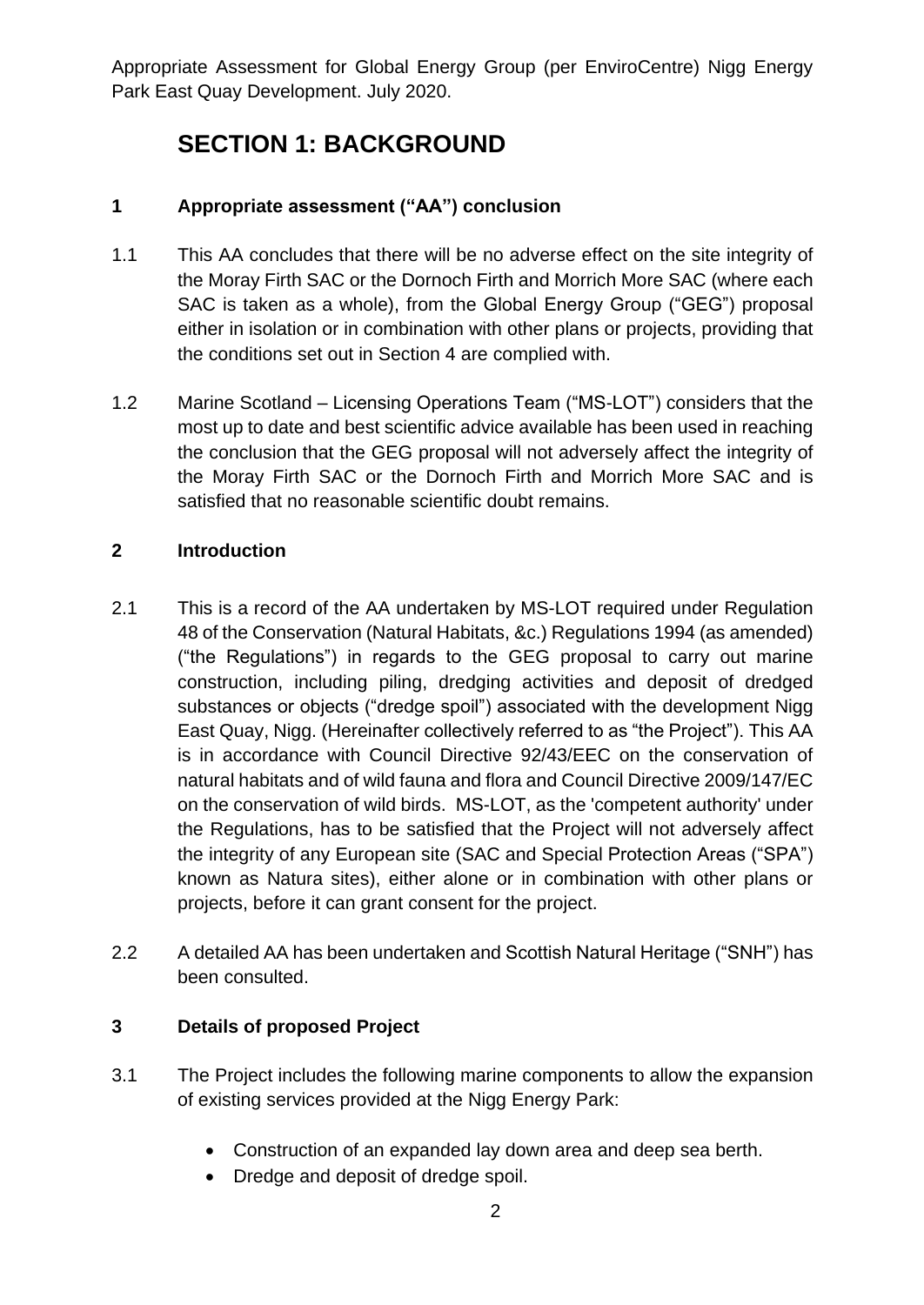- 3.2 The construction of an expanded lay down involve a 0.88ha perimeter wall to be piled to retain locally dredged sediment to form an extended lay down area/pier. The quay wall will be constructed predominantly with the use of a vibrating hammer to drive both sheet and king piles into place, only if bedrock is encountered will impact pile driving be used. The quay will be finished with concrete coping, rock armour and a 2m high bund at the eastern and northern extents.
- 3.3 The dredge area (shown in appendix 1) will result in 165,000m<sup>3</sup> of sediment being removed to create the deep sea berth 12m below chart datum ("CD") alongside the quay. Up to  $30,000m<sup>3</sup>$  of the sediment from the deep sea berth will be used as infill within the quay wall if found to be suitable. This sediment will be pumped directly along floating pipework to the infill location. The remaining sediment will be deposited by bottom dumping at the Sutors licensed disposal site. The sediment will be removed by suction dredge and a barge mounted excavator will be available should bedrock be encountered.
- 3.4 It is proposed that the Project will take 10 months to complete in four overlapping phases once appropriate licences are in place.
	- Phase 1 creation of structures months 1 to 7
	- Phase 2 dredge and disposal months  $5$  to  $9$
	- Phase 3 concrete and services months 6 to 9
	- Phase 4 surfacing and testing months 8 to 10
- 3.5 It is intended that construction activities take place from 7am to 7pm seven days a week. However, dredging is anticipated to be 24 hours per day, every day until the Project are complete as part of Phase 2.

### <span id="page-3-0"></span>**4 Consultation**

- 4.1 SNH was consulted on the marine licence applications, supporting information and an [Environmental Impact Assessment Report \("EIA Report"\)](http://marine.gov.scot/data/0706807069-environmental-impact-assessment-report) which includes [Technical Appendices](http://s1431a/Systems/EventsOnline/Web/Event.aspx?eid=17206) on 14 October 2019.
- 4.2 Marine Scotland Science ("MSS") advice on the proposal was requested on 09 March 2020.
- 4.3 A detailed response was received from SNH on 27 November 2019.
- 4.4 Clarification was sought from SNH on 22 April 2020 and a response received on 05 May 2020.
- 4.5 MSS provided advice on the proposal by email on 26 March 2020.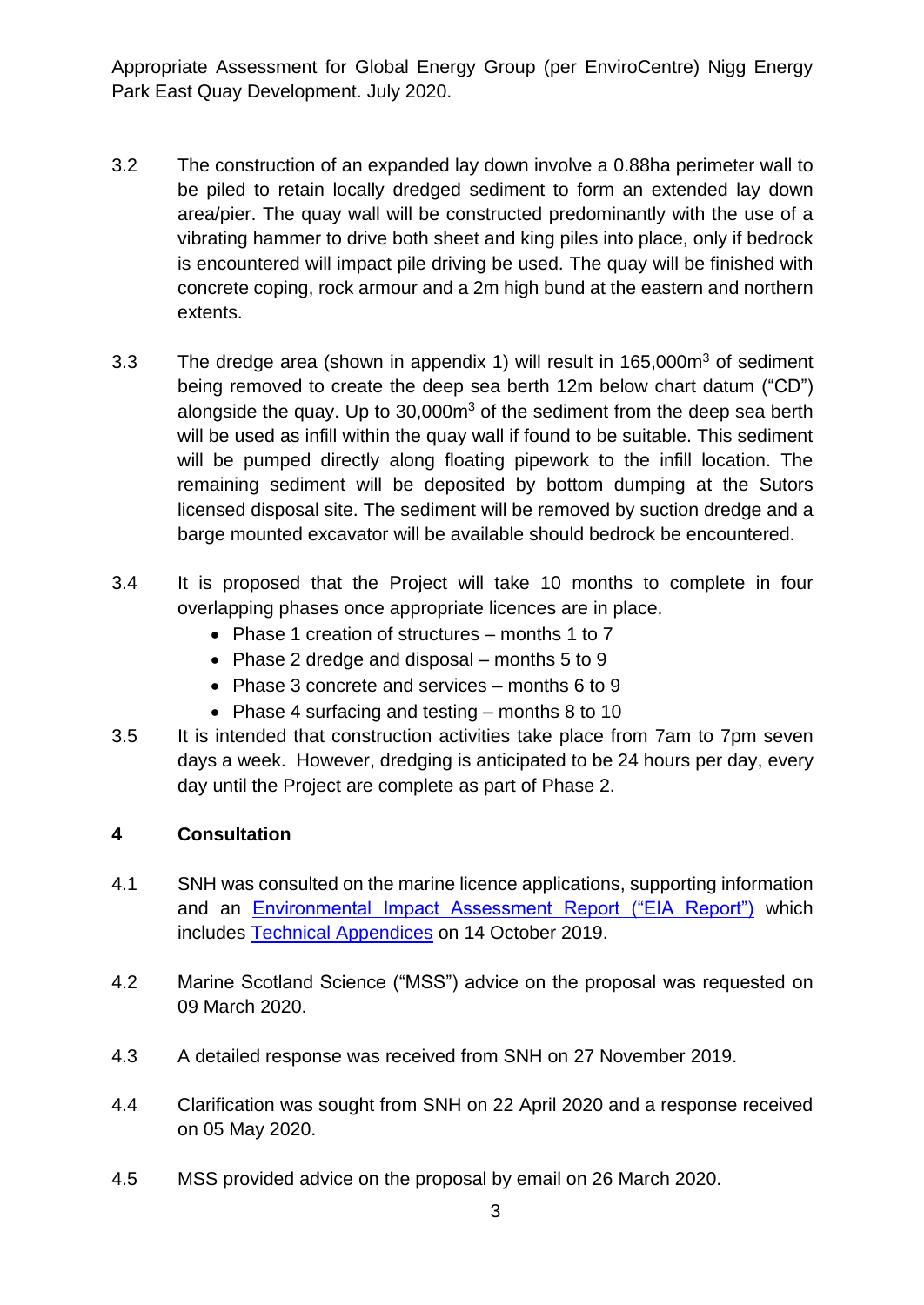### <span id="page-4-0"></span>**5 Main points raised during consultation**

- 5.1 SNH provided a copy of the response they issued on 08 August 2019 to the Highland Council in response to terrestrial planning consultation for this proposal.
- 5.2 In the response SNH advised that the proposal is likely to have a significant effect on the bottlenose dolphin protected feature of the Moray Firth SAC, and the harbour seal protected feature of the Dornoch Firth and Morrich More SAC, and advised that an AA was required.
- 5.3 SNH advised that it had also considered other designated sites in the vicinity of the proposal and concluded that it agreed with the conclusions of the EIAR that there would be no likely significant effect on the either the Cromarty Firth SPA or the Moray Firth pSPA. As a result these will not be considered further in this AA.
- 5.4 MSS stated in its response of 26 March 2020 that it was in agreement with SNH and satisfied with the mitigation proposed.

# **SECTION 2: INFORMATION ON NATURA SITES**

## <span id="page-4-2"></span><span id="page-4-1"></span>**6 Background information and qualifying interests for the relevant Natura sites**

6.1 This section provides links to the Scottish Natural Heritage Interactive ("SNHi") website where the background information on the sites being considered in this assessment is available. The qualifying interests for the sites are listed as are the conservation objectives.

## <span id="page-4-3"></span>**Table 1 Name of Natura sites affected and relevant links to SNHi website**

**Moray Firth SAC** <https://sitelink.nature.scot/site/8327>

**Dornoch Firth and Morrich More SAC** https://sitelink.nature.scot/site/8242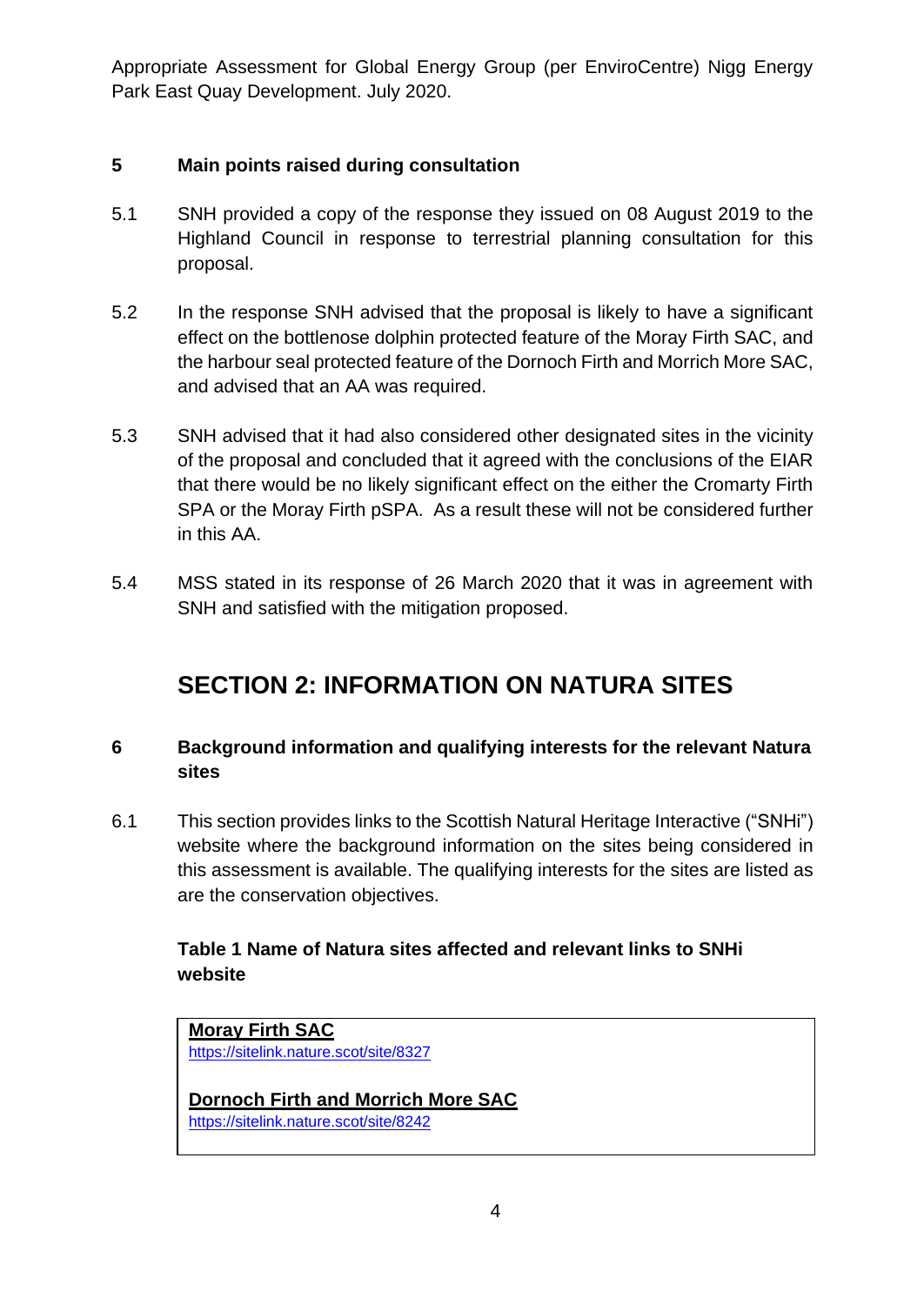## <span id="page-5-0"></span>**Table 2 European qualifying interests**

#### **Moray Firth SAC**

- Bottlenose dolphin (*Tursiops truncatus)*
- Subtidal Sandbanks

#### **Dornoch Firth and Morrich More SAC**

- Atlantic salt meadows
- Coastal dune heathland
- Dune grassland
- Dunes with juniper thickets
- **•** Estuaries
- Glasswort and other annuals colonising mud and sand
- Harbour seal (*Phoca vitulina*)
- Humid dune slacks
- Intertidal mudflats and sandflats
- Lime-deficient dune heathland with crowberry
- Otter (*Lutra lutra*)
- Reefs
- Shifting dunes
- Shifting dunes with marram
- Subtidal sandbanks

### <span id="page-5-1"></span>**Table 3 Conservation objectives**

### **Moray Firth SAC and Dornoch Firth and Morrich More SAC**

i) To avoid deterioration of the qualifying habitat (listed above) thus ensuring that the integrity of the site is maintained and the site makes an appropriate contribution to achieving favourable conservation status for each of the qualifying features; and

To ensure for the qualifying habitat that the following are maintained in the long term:

- Extent of the habitat on site
- Distribution of the habitat within site
- Structure and function of the habitat
- Processes supporting the habitat
- Distribution of typical species of the habitat
- Viability of typical species as components of the habitat
- No significant disturbance of typical species of the habitat

ii) To avoid deterioration of the habitats of the qualifying species (listed above) or significant disturbance to the qualifying species, thus ensuring that the integrity of the site is maintained and the site makes an appropriate contribution to achieving favourable conservation status for each of the qualifying features; and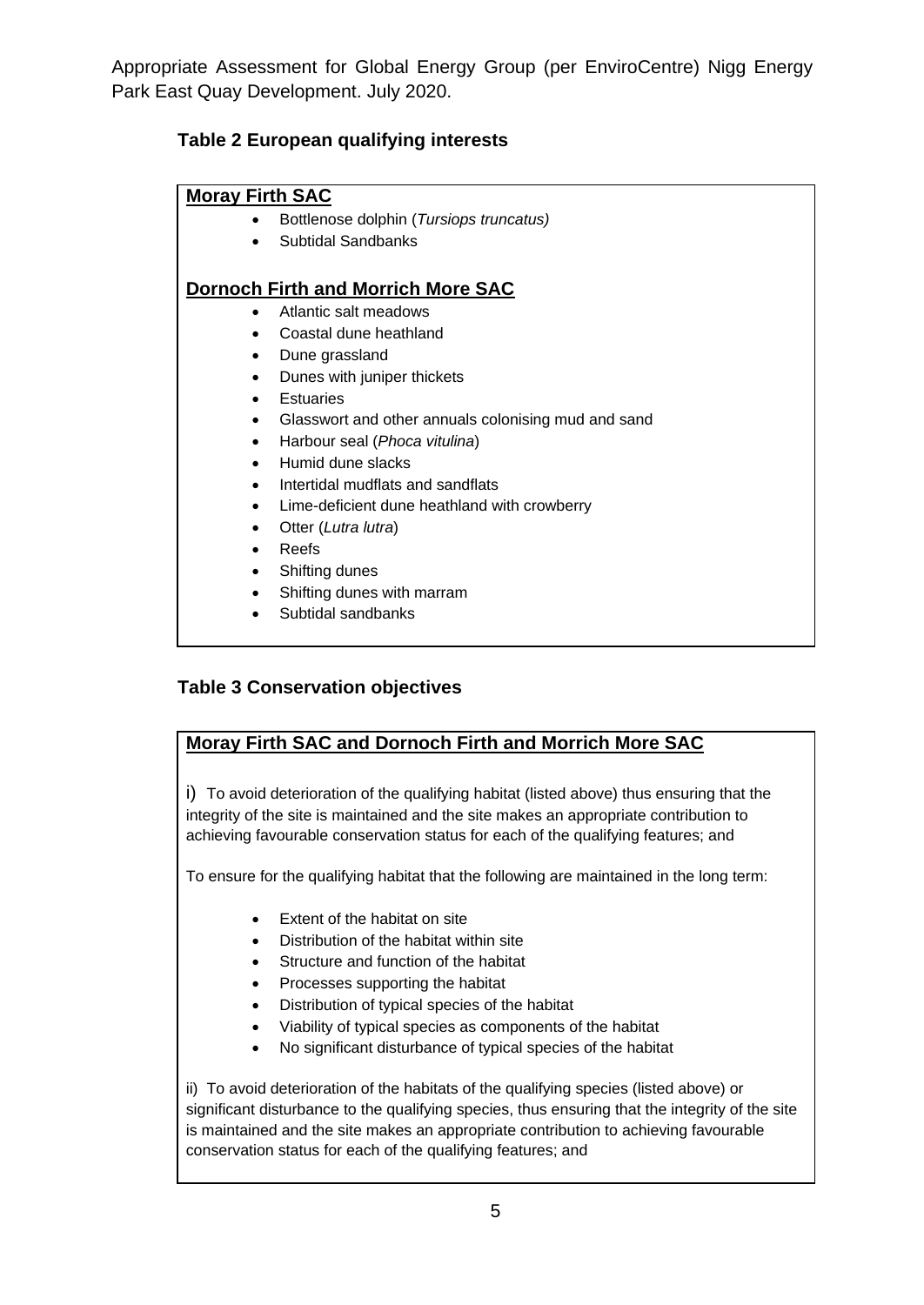> To ensure for the qualifying species that the following are established then maintained in the long term:

- Population of the species as a viable component of the site
- Distribution of the species within site
- Distribution and extent of habitats supporting the species
- Structure, function and supporting processes of habitats supporting the species
- No significant disturbance of the species

# <span id="page-6-0"></span>**SECTION 3: ASSESSMENT IN RELATION TO REGULATION 48 OF THE CONSERVATION (NATURAL HABITATS, &C.) REGULATIONS 1994**

#### <span id="page-6-1"></span>**7 Requirement for appropriate assessment**

*7.1 Is the project directly connected with or necessary to the conservation management of the site(s)?* 

The project is not directly connected with or necessary to the conservation management of the site.

7.2 *Is the project likely to have a significant effect on the qualifying interest(s)?*

### **Moray Firth SAC**

• Bottlenose dolphin (Tursiops truncatus)

The SNH Consultation Response advised that the proposal is likely to have a significant effect on the bottlenose dolphin feature of the Moray Firth SAC due to underwater noise caused by construction, dredging and deposition intrinsic to the proposal as well as impacts from vessel movements and potential pollution.

### **Dornoch Firth and Morrich More SAC**

Harbour seal (*Phoca vitulina*)

The SNH Consultation Response advised that the proposal is likely to have a significant effect on the harbour seal feature of the Dornoch Firth and Morrich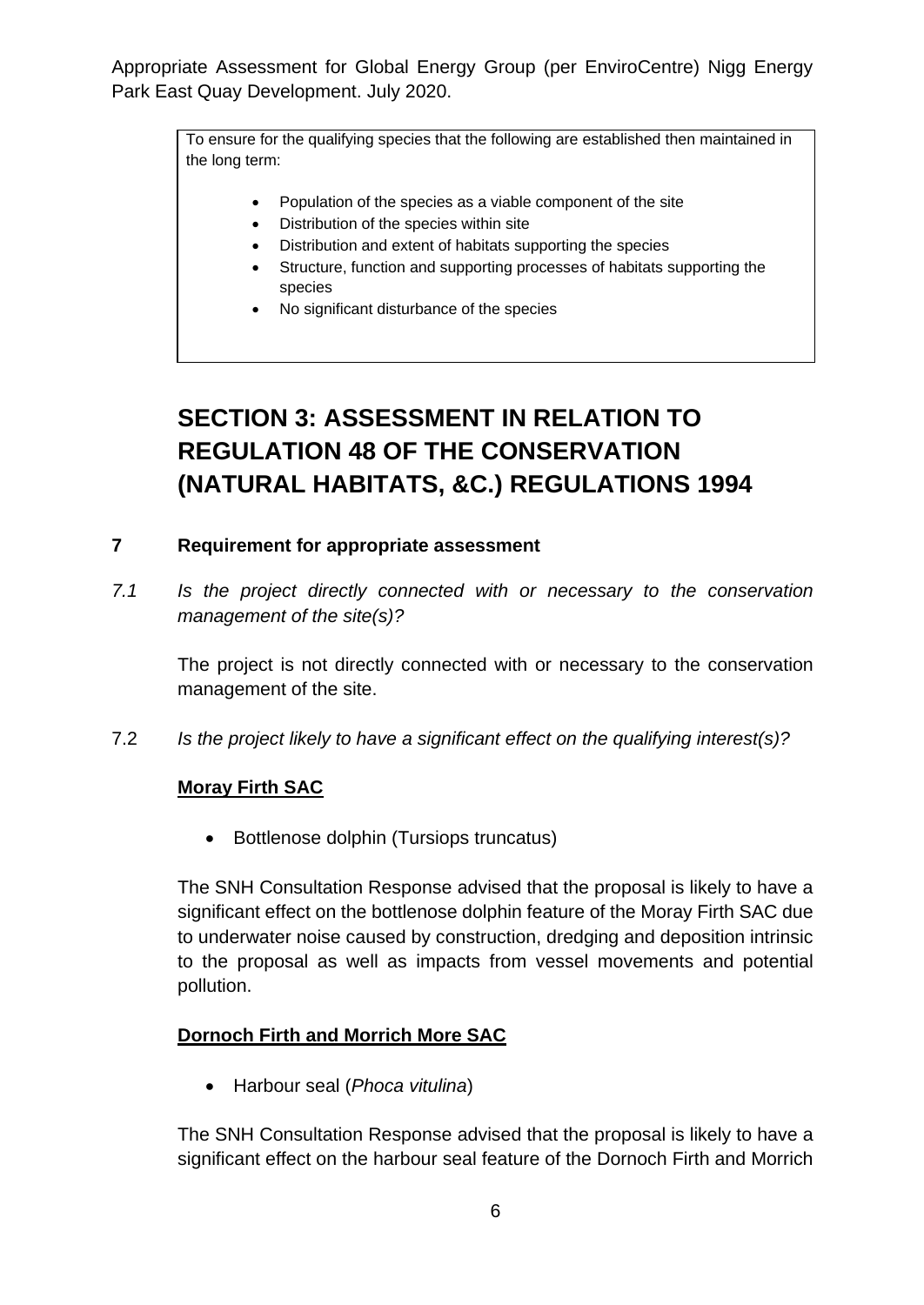More SAC due to underwater noise caused by construction, dredging and deposition intrinsic to the proposal as well as impacts from vessel movements and potential pollution.

MS-LOT agrees with SNH's advice and has undertaken an AA for the bottlenose dolphin qualifying interest of the Moray Firth SAC and the harbour seals qualifying interest of the Dornoch Firth and Morrich More SAC.

The EIA Report assesses the impact of the proposal on all features of the designated sites. The relevant section of the report (EIAR Vol 1, section 4.7, table 4.7 onwards) details the perceived effect, each feature of each designated site and the significance of the effect. With the exception of the features considered above in detail, the report concluded all other effects not to be significant, this was supported by the SNH response and no further consideration is give within this document.

## <span id="page-7-0"></span>**8 Appropriate assessment of the implications for the site in view of the site's conservation objectives.**

### **Moray Firth SAC**

- Bottlenose dolphin (Tursiops truncatus)
- 8.1 SNH advised that the proposal could have a likely significant effect on the Bottlenose dolphin qualifying interest of the Moray Firth SAC.
- 8.2 The EIA Report identified the main impact to bottlenose dolphins is from underwater noise. Possible effects include permanent threshold shift ("PTS") and temporary threshold shift ("TTS") in hearing as well as disturbance. Noise modelling indicated that the highest impact scenario, impact piling would present a PTS risk out to 150m from the noise source. The TTS zone extends to 1km, but to be impacted in this way, an animal would have to remain stationary in the zone for over one hour during piling which is unlikely. A Marine Mammal Mitigation Plan ("MMMP") is proposed for impact piling. The MMMP includes a Marine Mammal Observation Protocol ("MMOP") with a mitigation zone of 500m, a soft start approach and a Passive Acoustic Monitoring ("PAM") protocol.
- 8.3 If vibro piling is undertaken, a soft start will be undertaken but it is not considered necessary to employ a MMO or PAM protocol as modelling indicated that there was no risk of PTS and the TTS zone was less than 100m.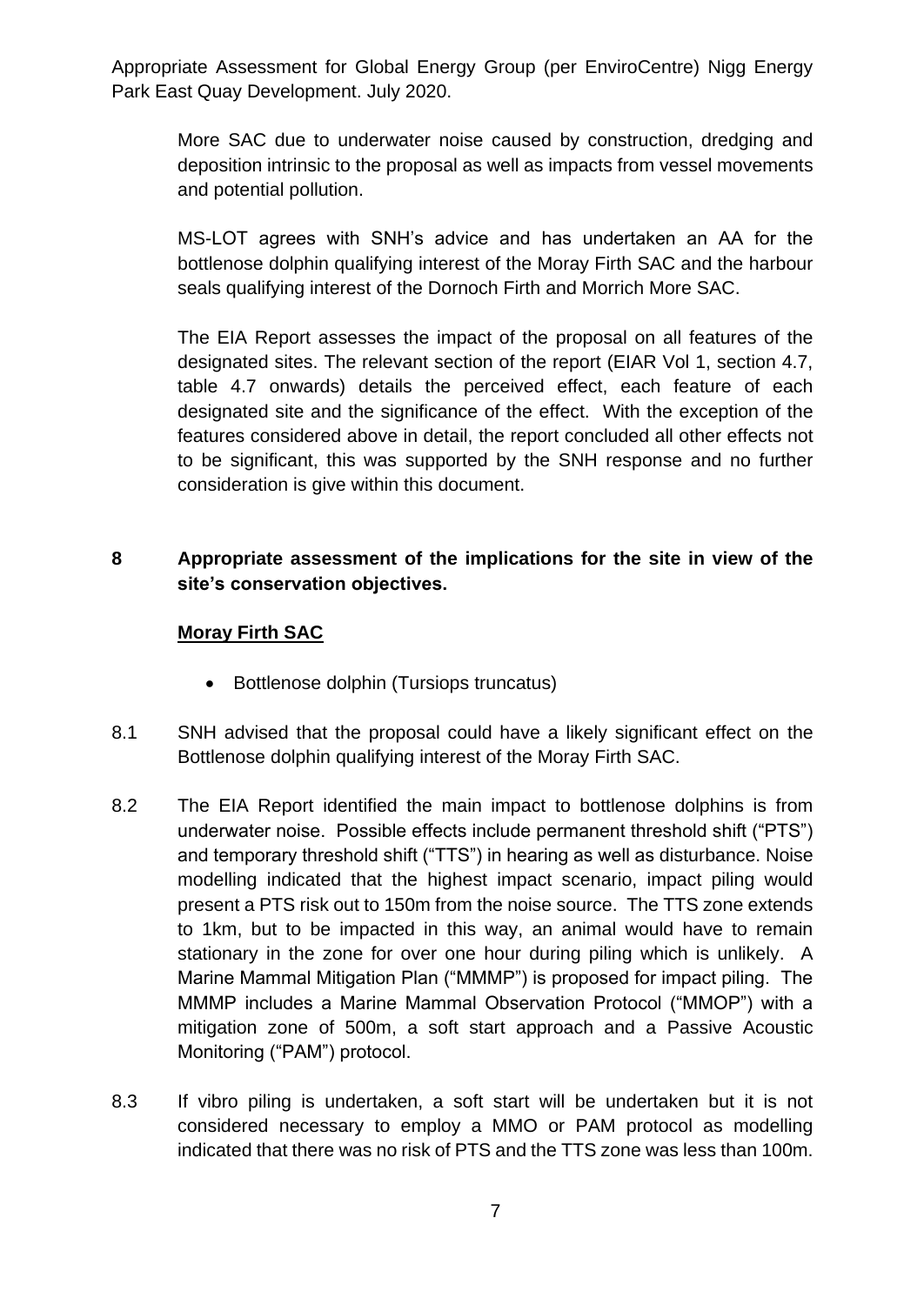A soft start will allow animals to move away from the source of the noise before it reaches full power.

- 8.4 Similarly, it is not considered necessary to employ MMO or PAM protocols for dredging as modelling showed no risk of PTS and a TTS zone of less than 100m.
- 8.5 The increase in vessel numbers present during construction and operation would increase the risk of collision with bottlenose dolphins. The MMMP notes that speed restrictions will be implemented for vessels travelling to and from the proposed development and will continue throughout construction and operation. Other good practice measures are also described in the MMMP. Prior to deposit of dredge material, a 250m radius of water will be visually scanned to ensure no animals are in proximity of the vessel.
- 8.6 Adverse effects from low level underwater noise as a result of increased vessel movements are likely to be minimal. The Moray Firth, and the area around The Suters in particular, already has high levels of vessel movement associated with the existing Nigg Energy Park and port at Invergordon. It is considered that the dolphins utilising this area will already be accustomed to higher levels of background noise associated with vessels.
- 8.7 The release of pollutants into the water could have an impact on bottlenose dolphin or their prey. The material to be dredged has been assessed as clean sand and will therefore pose no risk. A Construction Environment Management Plan ("CEMP") will include good practice mitigation for pollution as a result of spills or leaks.
- 8.8 The information provided along with the appraisal carried out by the applicant submitted in support of the marine licence application is such that it was concluded by SNH that the proposal would not adversely affect the integrity of the Moray Firth SAC. This is because the measures outlined in the application, specifically CEMP, including standard pollution control measures, a Marine Mammal Mitigation Plan which includes the use of marine mammal observers ("MMO"), passive acoustic monitoring ("PAM") and a soft start approach, are sufficient to avoid an adverse effect on site integrity. However, construction vessel movements must be subject to the CEMP and MMMP to avoid an adverse effect on site integrity.
- 8.9 All of the proposed actions are in line with current JNCC protocols and are appropriate for the proposal to effectively mitigate against adversely affecting the integrity of the designated site.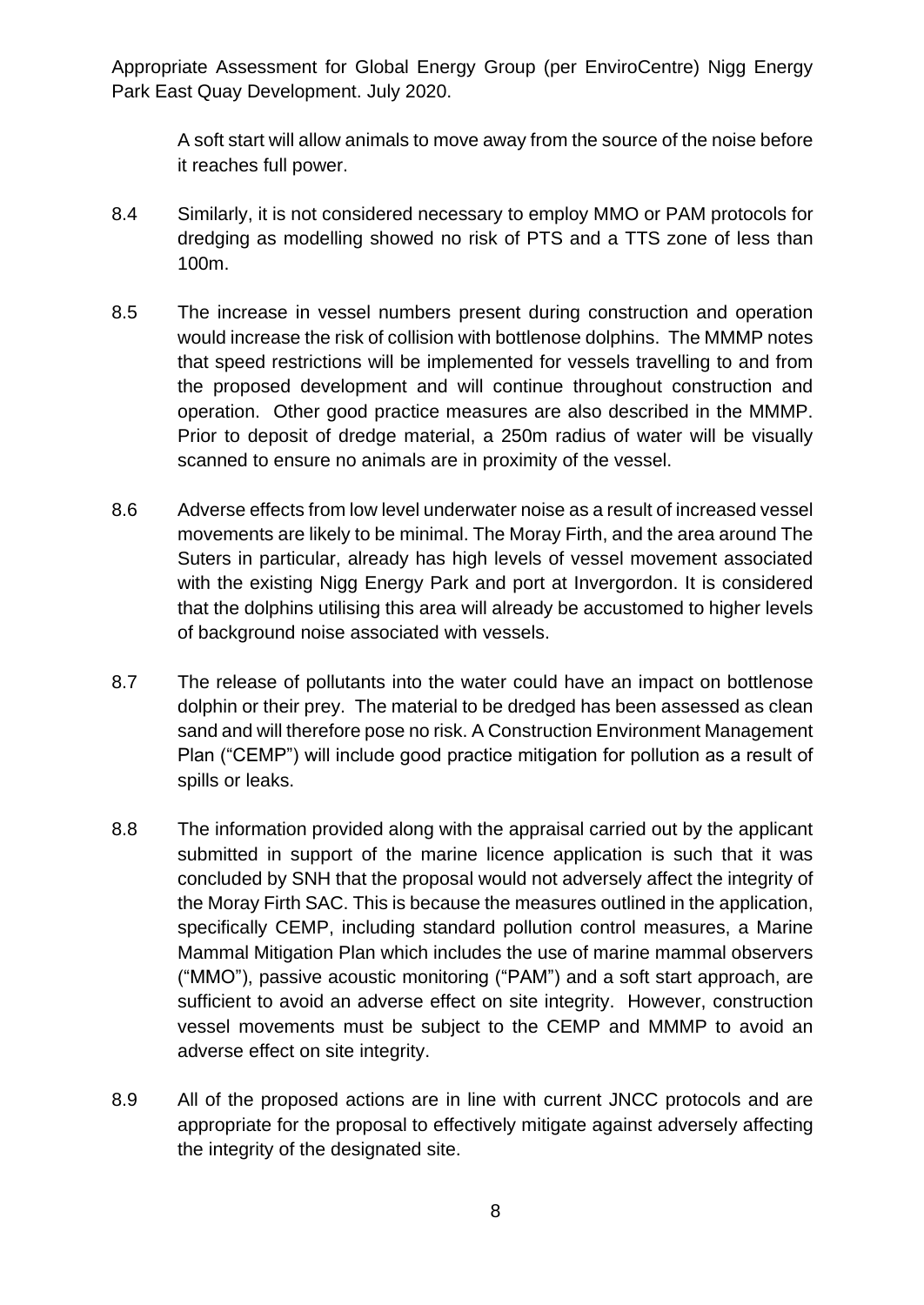8.10 MS LOT has taken into consideration the information provided in support of the application and concurs with the conclusions of SNH that this proposal in isolation, with appropriate mitigation, will not adversely affect the site integrity of the Moray Firth SAC.

## **Dornoch Firth and Morrich More SAC**

- Harbour seal (*Phoca vitulina*)
- 8.11 SNH advised that the proposal could have a likely significant effect on the harbour seal qualifying interest of the Dornoch Firth and Morrich More SAC.
- 8.12 The EIA Report identified the main impact to harbour seals is from underwater noise. Possible effects include permanent threshold shift ("PTS") and temporary threshold shift ("TTS") in hearing as well as disturbance. Noise modelling indicated that the highest impact scenario, impact piling would present a PTS risk out to 1km from the noise source. However, this scenario assumes a seal would remain stationary for over one hour during continuous impact piling which is considered unlikely. A more likely scenario is a seal remaining stationary for one minute, resulting in a PTS zone of less than 100m. The TTS zone extends to 1.5km, but to be impacted in this way, an animal would have to remain stationary in the zone for over one hour during piling which is unlikely. A more realistic exposure time of one minute gives a TTS zone of 1km. A Marine Mammal Mitigation Plan ("MMMP") is proposed for impact piling. The MMMP includes a Marine Mammal Observation Protocol ("MMOP") with a mitigation zone of 500m (as per JNCC guidance), a soft start approach and a Passive Acoustic Monitoring ("PAM") protocol.
- 8.13 Modelling indicated that the worst case scenario for vibro piling was a very small risk zone of PTS (less than 50m) and a TTS zone of 1km. If vibro piling is undertaken, a soft start will be undertaken but it is not considered necessary to employ a MMO or PAM protocol as modelling indicated that there was no risk of PTS and a low risk of TTS. A soft start will allow animals to move away from the source of the noise before it reaches full power.
- 8.14 Similarly, modelling showed no risk of PTS and a TTS zone of less than 100m during dredging activities and therefore it is not considered necessary to employ MMO or PAM protocols for dredging.
- 8.15 The increase in vessel numbers present during construction and operation would increase the risk of collision with bottlenose harbour seals. The MMMP notes that speed restrictions will be implemented for vessels travelling to and from the proposed development and will continue throughout construction and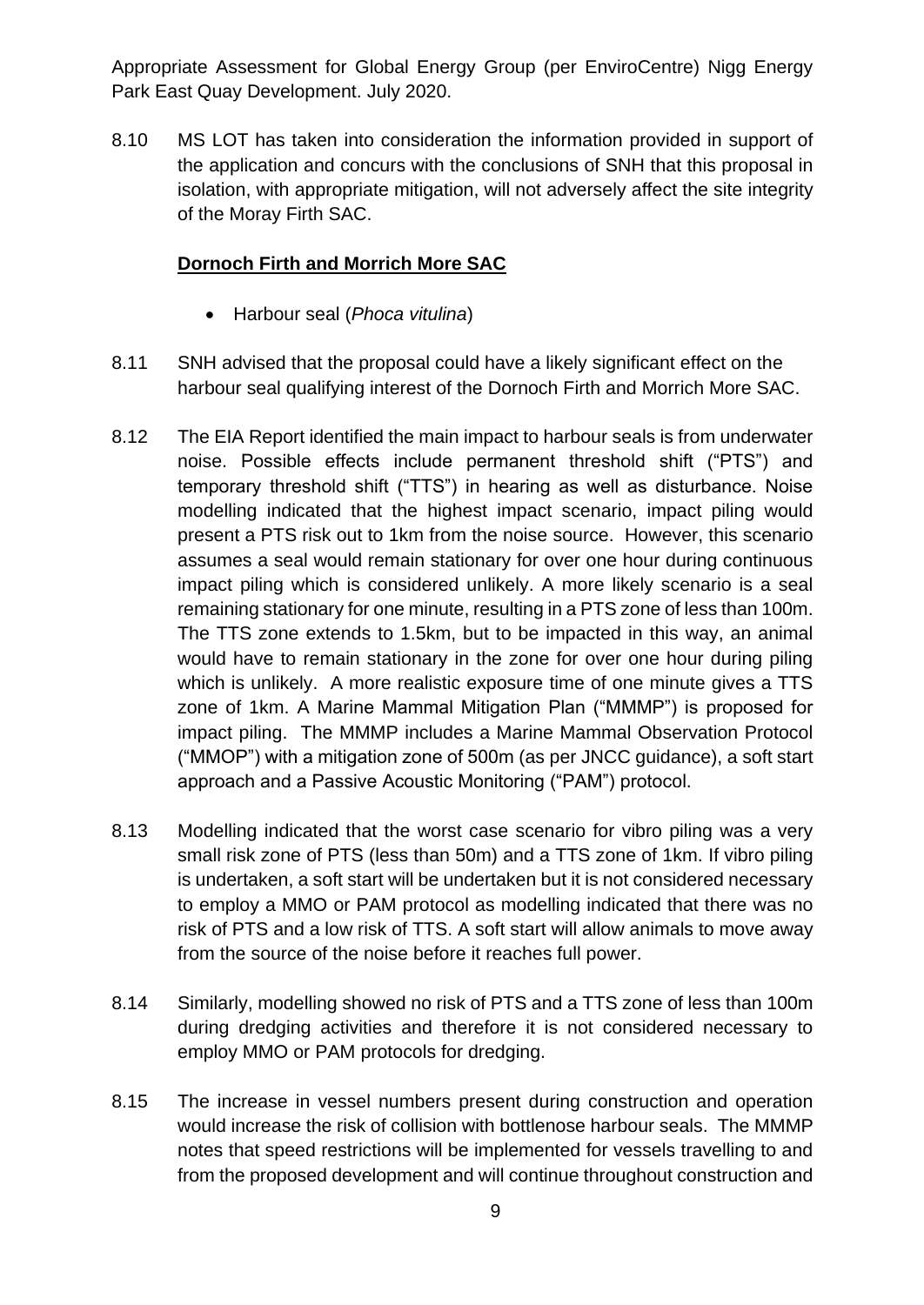operation. Other good practice measures are also described in the MMMP. Prior to deposit of dredge material, a 250m radius of water will be visually scanned to ensure no animals are in proximity of the vessel.

- 8.16 Adverse effects from low level underwater noise as a result of increased vessel movements are likely to be minimal. The Moray Firth, and the area around The Souters in particular, already has high levels of vessel movement associated with the existing Nigg Energy Park and port at Invergordon. It is considered that any harbour seals utilising this area will already be accustomed to higher levels of background noise associated with vessels.
- 8.17 The release of pollutants into the water could have an impact on bottlenose dolphin or their prey. The material to be dredged has been assessed as clean sand and will therefore pose no risk. A Construction Environment Management Plan ("CEMP") will include good practice mitigation for pollution as a result of spills or leaks.
- 8.18 The information provided along with the appraisal carried out by the applicant submitted in support of the marine licence application is such that it was concluded by SNH that the proposal would not adversely affect the integrity of the Dornoch Firth and Morrich More SAC. This is because the measures outlined in the application, specifically a CEMP, including standard pollution control measures, a Marine Mammal Mitigation Plan which includes the use of marine mammal observers ("MMO"), passive acoustic monitoring ("PAM") and a soft start approach, are sufficient to avoid an adverse effect on site integrity. However, construction vessel movements must be subject to the CEMP and MMMP to avoid an adverse effect on site integrity.
- 8.19 All of the proposed actions are in line with current JNCC protocols and are appropriate for the proposal to effectively mitigate against adversely affecting the integrity of the designated site.
- 8.20 MS LOT has taken into consideration the information provided in support of the application and concurs with the conclusions of SNH that this proposal in isolation, with appropriate mitigation, will not adversely affect the site integrity of the Dornoch and Morrich More SAC

#### <span id="page-10-0"></span>**9 In-combination assessment**

9.1 MS-LOT has carried out an in-combination assessment to ascertain whether the GEG proposal will have a cumulative effect with other plans or project which, in combination, would have the potential to affect the bottlenose dolphin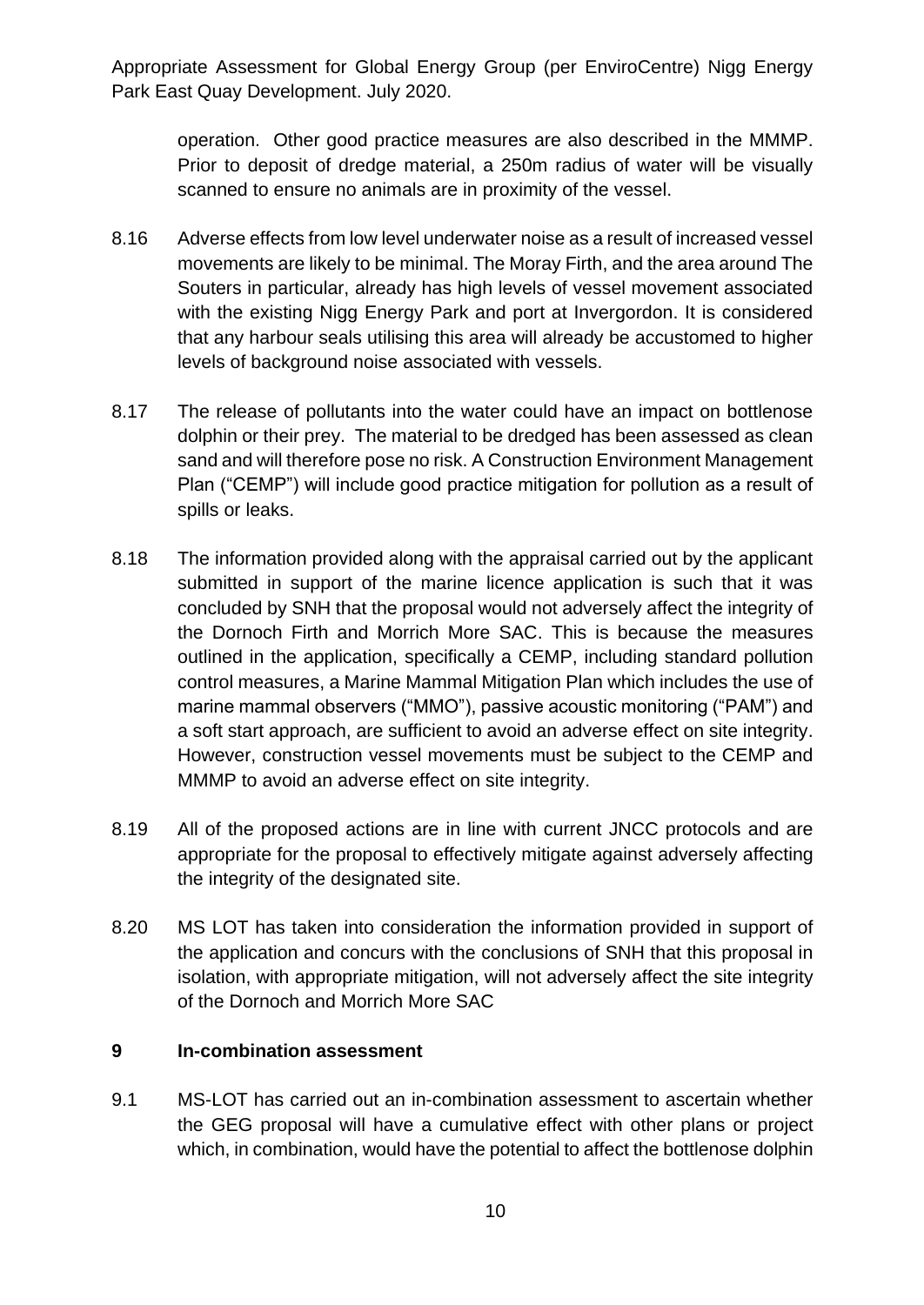qualifying interests of the Moray Firth SAC and/or the harbour seal qualifying interest of the Dornoch Firth and Morrich More SAC.

9.2 The following projects currently have an active marine licence, section 36 consent, European protected species licence or seal licence and associated AA which identified a likely significant effect on the bottlenose dolphin qualifying interests of the Moray Firth SAC, and/or harbour seal qualifying interests of the Dornoch Firth and Morrich More SAC.

## **9.3 Aberdeen Bay Offshore Wind Farm**

9.3.1 Installation and operation of a European Offshore Wind Deployment Centre consisting of 11 turbines, inter-array and export cables located 2 to 4.5km east of Blackdog, Aberdeenshire. Construction commenced in November 2017, beginning with foundations and cabling. All construction works have been completed for this project which is now in the operational stage which is scheduled to continue until 2032.

## **9.4 Beatrice Offshore Wind Farm**

- 9.4.1 Installation and operation of the Beatrice Offshore Windfarm, which is located in the outer Moray Firth 13.5km from the Caithness coast. The total area of the development is 131.5km<sup>2</sup>. The development will comprise of 84 turbines. The eastern edge of the development site is adjacent to the proposed Moray Firth Offshore Renewables Limited Eastern Development Area. The operational lifespan of the wind farm is expected to be 25 years. Construction started in April 2017 and the final turbine was installed in May 2019.
- 9.4.2 Further information regarding the project can be found [here.](http://marine.gov.scot/ml/beatrice-offshore-windfarm)

### **9.5 Moray Offshore East Development**

- 9.5.1 The current design envelope is for a maximum generating capacity of up to 1,116MW and for a maximum of 186 wind turbines. The proposals are located on the Smith Bank in the outer Moray Firth (approximately 22km from the Caithness coastline, in water depths of 38 – 57m). The operational lifespan of the wind farms is expected to be 25 years.
- 9.5.2 The three proposed wind farm sites: the Telford, Stevenson and MacColl wind farms lie within the Eastern Development Area, part of Zone 1 of Round 3 leasing agreements in the UK Renewable Energy Zone. Substructure and foundation design for the wind turbines will consist of either a mixture of, or one design option of: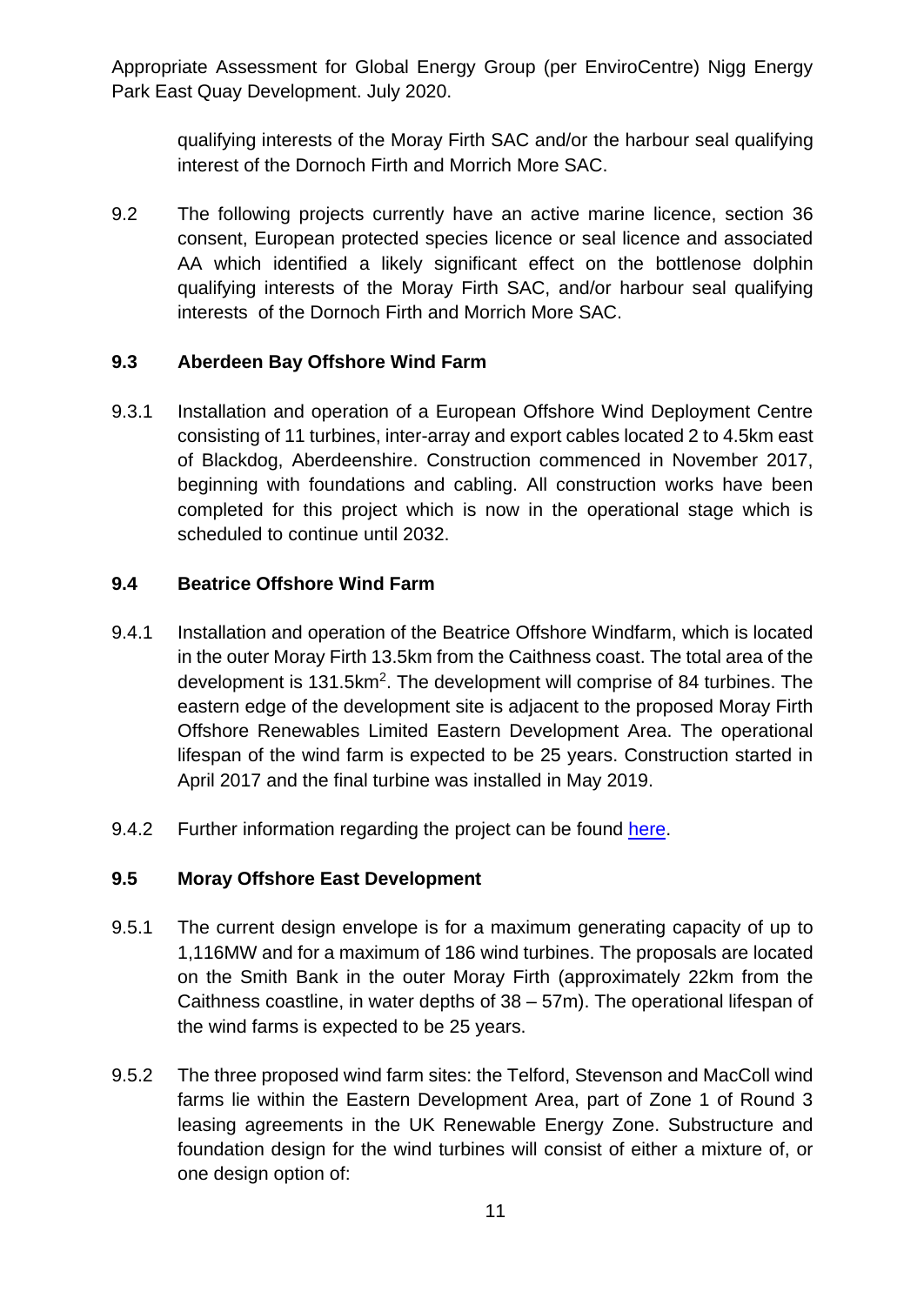- Concrete gravity base foundation with ballast and a gravel/grout bed, or
- steel lattice jackets with pin piles.
- 9.5.3 Construction work is currently ongoing with piling works scheduled to be completed by the end of February 2020 and all construction is due to be completed in 2021.
- 9.5.4 Further information regarding the Moray Offshore East Development can be found [here.](http://www.gov.scot/Topics/marine/Licensing/marine/scoping/Moray3)

## **9.6 Moray Offshore East Development, Modified Offshore Transmission Infrastructure**

- 9.6.1 Modified offshore transmission infrastructure for the consented MORL Telford, Stevenson and MacColl wind farms in the outer Moray Firth. The works will consist of:
	- Up to 2 AC Offshore Substation Platforms ("OSP");
	- Substructure and foundations of the OSPs;
	- Inter-platform cabling within the 3 consented wind farms; and
	- Up to 4 triple core submarine HVAC export cables between the OSPs and the shore.
- 9.6.2 Piling works will be completed by the end of February 2020 and construction is scheduled to be completed during 2021.
- 9.6.3 Further information regarding this project can be found [here.](http://marine.gov.scot/ml/moray-east-offshore-windfarm)

## **9.7 Moray West Offshore Windfarm - Moray Firth**

- 9.7.1 Marine licences and a s. 36 consent were granted for the construction and operation of the Moray West Offshore Wind Farm and associated offshore transmission infrastructure on 14 June 2019. The wind farm is located 22.5km southeast off the Caithness coastline.
- 9.7.2 The operational lifespan of the project is expected to be 25 years. The project covers a total area of approximately 225km<sup>2</sup> comprised of no more than 85 wind turbines with a maximum generating capacity of around 850 MW. Further details of the proposed works can be found [here.](http://marine.gov.scot/ml/moray-west-offshore-windfarm)

### **9.8 Forth and Tay Windfarm Developments**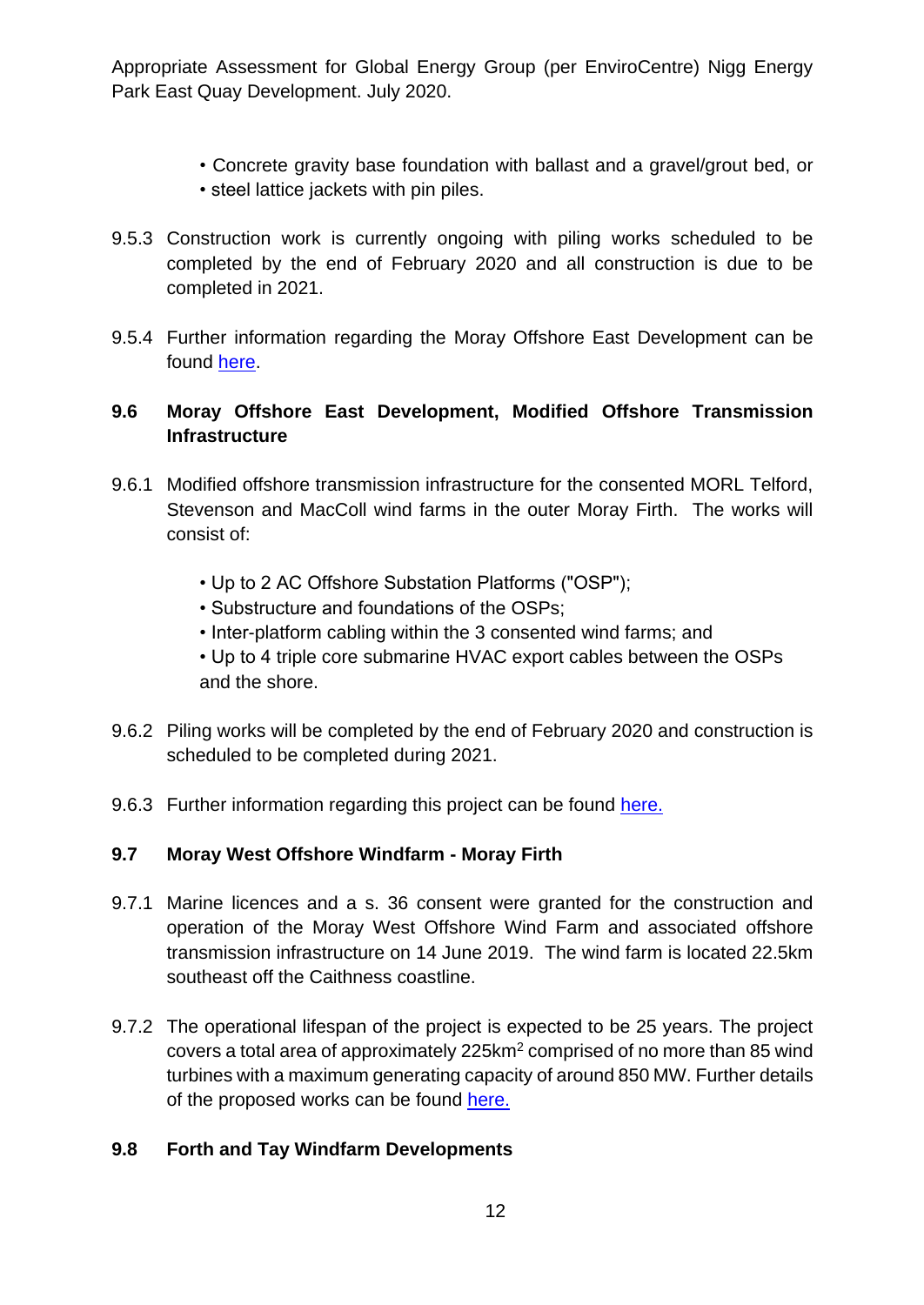- 9.8.1 When considered collectively, the following developments are referred to as the "Forth and Tay Windfarm Developments";
	- Neart na Gaoithe Offshore Windfarm Limited development ("NnGOWL"), approximately 15.5km to the east of Fife Ness in the outer Firth of Forth.
	- Inch Cape Offshore Limited development ("ICOL"), approximately 15km to the east off the Angus coastline.
	- Seagreen Alpha Wind Energy Limited development ("SAWEL"), approximately 27km off the Angus coastline.
	- Seagreen Bravo Wind Energy Limited development ("SBWEL"), approximately 38km off the Angus coastline.
- 9.8.2 A full project description for each development can be found here: [NNGOWL,](http://www.gov.scot/Topics/marine/Licensing/marine/scoping/Mainstream-NeartnaGaoithe) [ICOL,](http://www.gov.scot/Topics/marine/Licensing/marine/scoping/InchCape) [SAWEL,](http://www.gov.scot/Topics/marine/Licensing/marine/scoping/Seagreen3) [SBWEL.](http://www.gov.scot/Topics/marine/Licensing/marine/scoping/Seagreen3) These projects have not been progressed due to delays associated with a judicial review and all three projects have submitted applications for new consents and licences during 2018. NnGOWL and ICOL have now received new consents and licences, details of which are included in sections 9.14 and 9.11. Although these two projects now have permission for two different proposals, only one proposal for each project will be built out.

## **9.9 Neart na Gaoithe Offshore Windfarm (Revised Design)**

- 9.9.1 Construction and operation of a wind farm and associated offshore transmission infrastructure located 15.5 km east of Fife Ness in the Firth of Forth. Consent has been granted for up to 54 wind turbines with piled jacket foundations. In addition up to two offshore sub stations and one meteorological mast may be constructed along with two offshore export cables. These will connect to the landfall point at Thorntonloch, south of Torness Power Station in East Lothian. The operational lifespan of the project is expected to be 50 years. Construction activities are scheduled to commence in Q3 2021 and conclude in late 2022.
- 9.9.2 Further information regarding this project can be found [here.](http://marine.gov.scot/ml/neart-na-gaoithe-offshore-windfarm-revised-design)

## **9.10 Inch Cape Offshore Windfarm (Revised Design - 2018)**

- 9.10.1 Construction and operation of a wind farm and associated offshore transmission infrastructure 15-22km east of the Angus coastline. The development will consist of a maximum of 72 wind turbines and up to two offshore substation platforms. In addition up to two export cables will connect the development to the landfall at Cockenzie in East Lothian. Construction activities are anticipated to start in 2021 with works taking approximately 24 months over a 3 year period.
- 9.10.2 Further information regarding the project can be found [here.](http://marine.gov.scot/ml/inch-cape-offshore-windfarm-revised-design)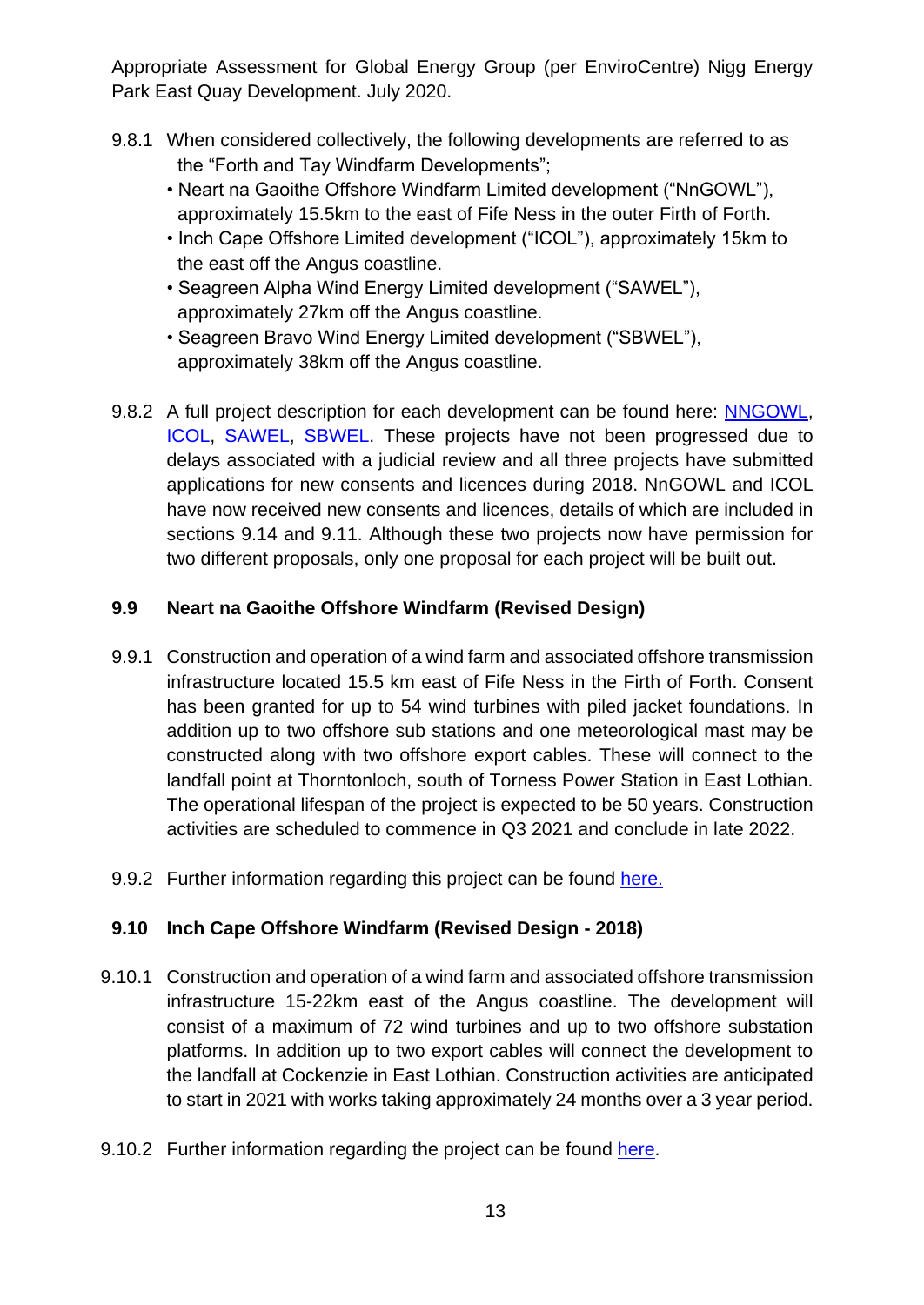## **9.11 Hywind Scotland Pilot Park**

- 9.11.1 The Hywind Pilot Park is located approximately 25km off the coast at Peterhead, North East Scotland just outside the 12nm territorial water limit. The project includes construction, installation, operation and maintenance activities. Five 6MW wind turbine generators have been installed and are expected to produce up to 135GWh per year of electricity. The turbines are positioned between 800 to 1,600m apart and attached to the seabed by a three-point mooring spread and anchoring system. Three anchors are required per turbine and the radius of the mooring system extends between 600 to 1,200m out from each turbine. All construction and installation works are complete and the project is now in the operational phase.
- 9.11.2 Further information regarding the project can be found [here.](http://www.gov.scot/Topics/marine/Licensing/marine/scoping/Hywind)

#### **9.12 Aberdeen Harbour Expansion Project**

- 9.12.1 Aberdeen Harbour Board ("AHB") are developing a new harbour facility at Nigg Bay, Aberdeen, approximately 0.8km south of the existing harbour in Aberdeen City centre. Their proposal includes construction of two breakwaters, quaysides and associated infrastructure as well as a large-scale capital dredge and sea deposit operation. Works commenced in late 2016 and are now scheduled to be completed by the end of December 2021. New licences 07161 and 07035 granted for construction, deposit and use of explosives and capital dredging and sea deposit respectively.
- 9.12.2 Construction includes establishing of north and south breakwaters, construction of closed and open quays; and construction of revetment south of west quay. Deposit and use of explosives will be used to blast localised areas of bedrock, in accordance with updated methodology, construction environment management document and only when an Adaptive Blast Management Plan has been approved. Dredged material suitable for land reclamation will be used for construction of closed and open quays. A maximum of 4,702,737 wet tonnes unsuitable material will be deposited at CR110 Aberdeen site, including what was deposited under previous licence.
	- 9.12.3 Dredging will include the North Quay, East Quay, West Quay, Entrance Channel, South East Pier and South Breakwater Trenches, with a maximum of 6,120,000 wet tonnes dredged, including what has been dredged under previous licence.
	- 9.12.4 Further information regarding the project can be found [here.](http://marine.gov.scot/ml/aberdeen-harbour-expansion)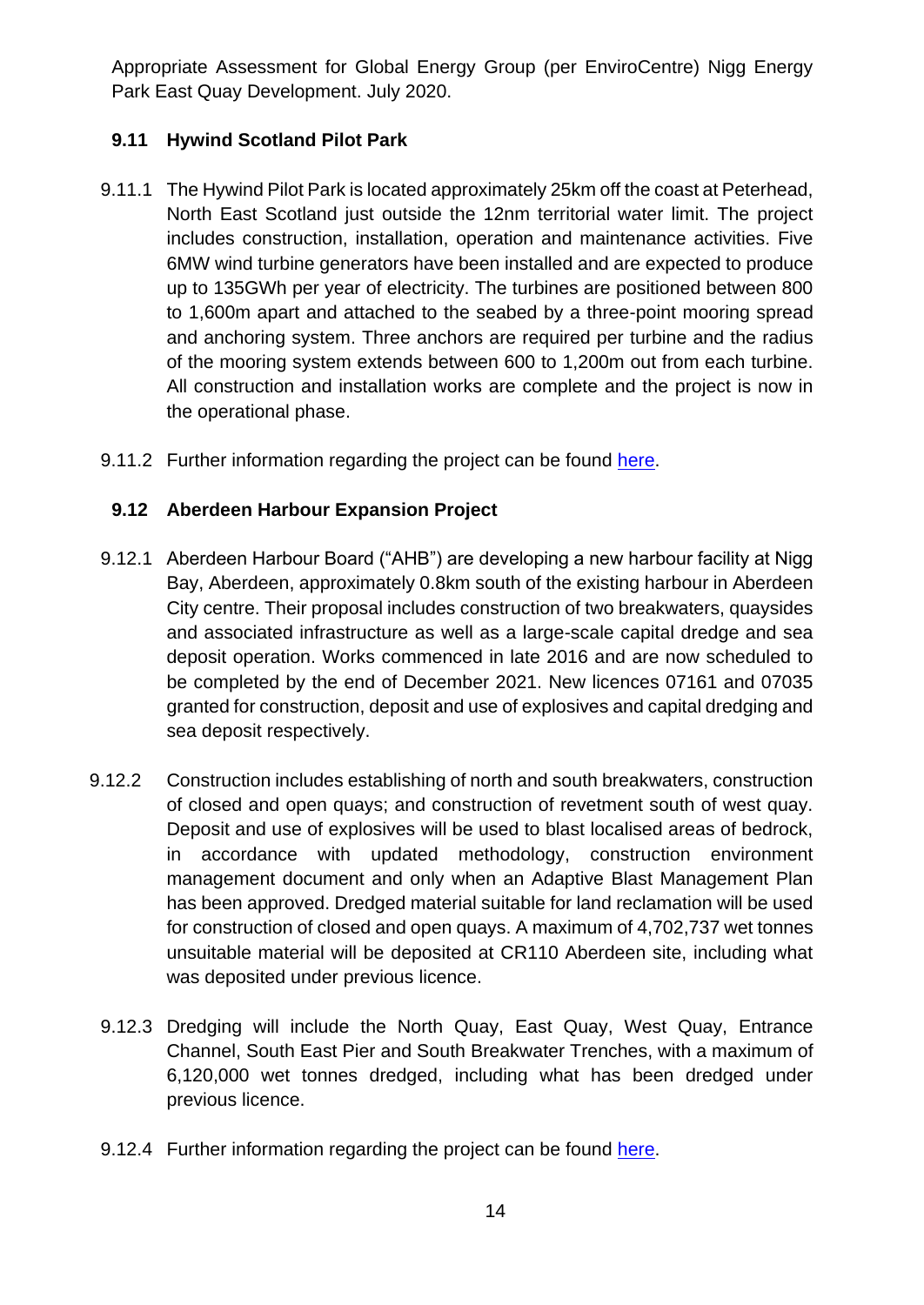## **9.13 Port of Cromarty Firth, Phase 4 Development – Construction and Dredging**

- 9.13.1 The proposed phase 4 project involves land reclamation to provide an additional 4.5Ha of laydown space to the west of the previously completed phase 3 development, including the construction of 215m of quay wall to create a new berth adjacent to the existing berth 5 to create a combined 369m long quay face.
- 9.13.2 A rock armour revetment will be constructed along the north and west sides of the new laydown area with a tubular and sheet piled wall forming the new quay.
- 9.13.3 Dredging will be required along the toe of the new revetment structure and a second campaign will be required to create a finished depth of 12 metres along the new berth. The total dredge volume is estimated to be 110,000m<sup>3</sup> of material which will be deposited at the Sutors dredge spoil deposit area.
- 9.13.4 The works are scheduled to take place between 01 November 2018 and 30 November 2020. A full project description can be found [here.](http://www.gov.scot/Topics/marine/Licensing/marine/scoping/currentccnp/CFPAP4)

### **9.14 Bear Scotland, Bridge Maintenance – Kessock Bridge**

9.14.1 This licence covers routine maintenance activities to be carried out on the bridge over a period of 5 years. All works will be highly localised and take place within the immediate vicinity of the bridge. With the exception of scour repairs and fender replacement, all maintenance activities will take place above mean high water springs. In most cases activity duration is likely to be less than three months and in several activities less than a few weeks. The exception being the painting of the superstructure which will take approximately 4 years to complete.

### **9.15 Ardersier Port Development**

9.15.1 The Ardersier Port Development is located at the former McDermott Fabrication Yard, which lies approximately 7.5km" to the west of Nairn, 3km northeast of the village of Ardersier and is bounded by the Moray Firth to the north. The site extends to 307 hectares in total (including marine and terrestrial aspects) and features an existing harbour which is protected by a naturally occurring sand and shingle spit known locally as Whiteness Head.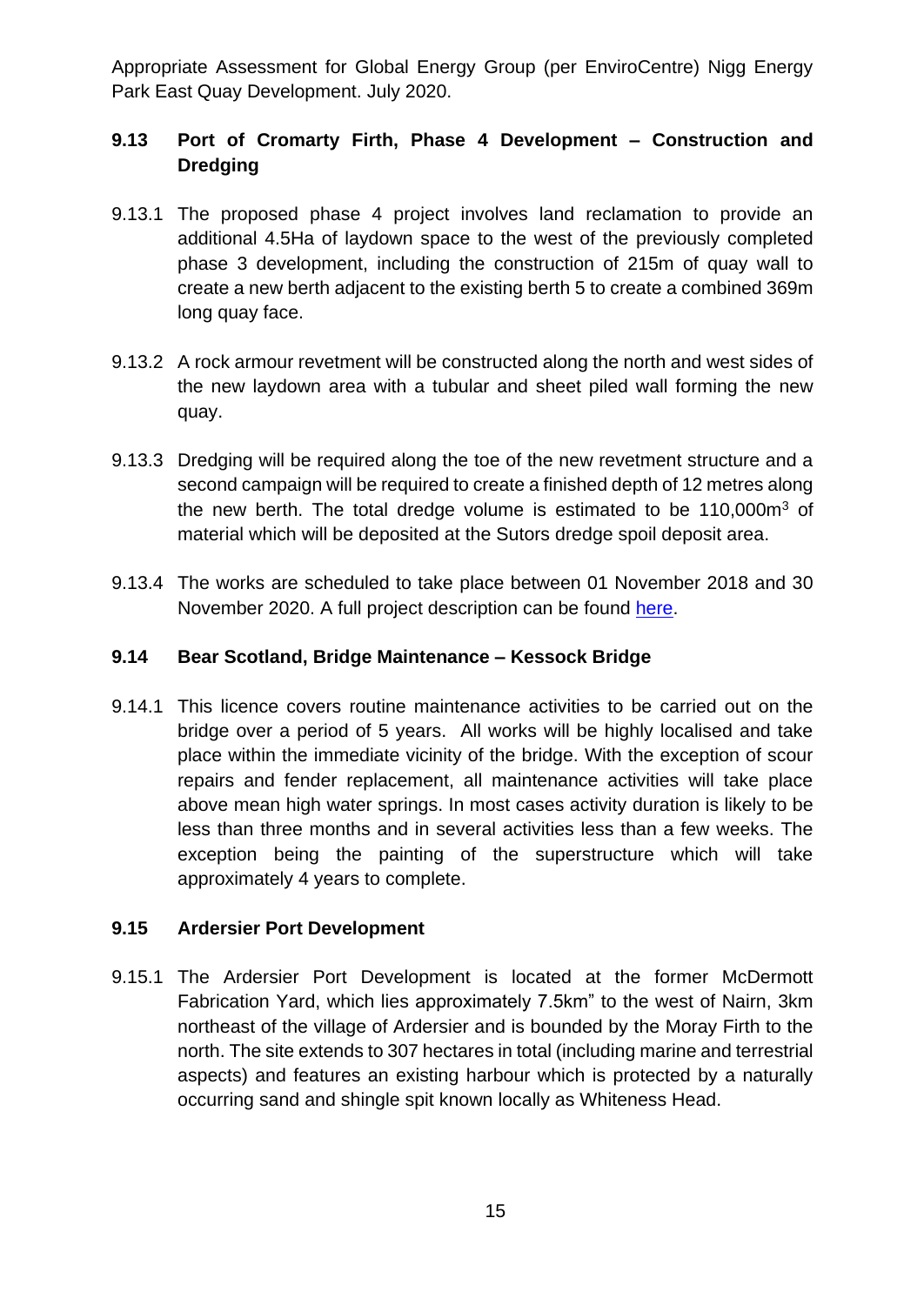- 9.15.2 Port entrance/inner channel dredging, quay wall construction/realignment and quayside (berthing) dredging. They are scheduled to start in 2019 and take up to 5 years to complete.
- 9.15.3 A dredge of 2,300,000m<sup>3</sup> of sand will be required to deepen the port entrance to -6.5m chart datum. A cutter suction dredger will be used. An area of the inner channel will be dredged to -3m chart datum by either plough dredging, backhoe dredger or land based equipment. Once dredging has been completed, the new 464m sheet pile wall will be constructed alongside the existing quayside.

## **9.16 Peterhead Port Authority - Revetment Works, Alexandra Parade, Peterhead**

- 9.16.1 The works are part of a larger project to strengthen the existing, circa 330m long, sea defence revetment at Alexandra Parade, Peterhead.
- 9.16.2 The project includes re-profiling of the existing revetment, formation of a toe trench and placement of various sizes of rock armour and pre-cast concrete units within the toe trench to create a toe mound.
- 9.16.3 Existing concrete elements and rock armour will be removed and remaining sections of the concrete pitched revetment will then be broken up to improve porosity The toe trench will be formed using an excavator mounted rock breaker or rock wheel. A rock embankment will be constructed using 1-3 Tonne ("T") rock fill to overlay the existing revetment. Pre-cast concrete armour base units ("Xbloc units") will then be placed in the newly developed toe trench and overlaid with 10 T rock armour to create a toe mound. To construct the revetment Xbloc units will be placed on the rock embankment slope, extending from the toe structure to the crest of the revetment.
- 9.16.4 The project will be completed in two phases between April 2020 and December 2022.

### **9.17 Scrabster Harbour Trust - St Ola Pier Redevelopment**

The Works involve the redevelopment of the existing St. Ola Pier at Scrabster Harbour, including extending the existing pier by 155m to provide an overall pier length of 280m long and width of 32m. This will be achieved through the partial demolition of both the existing pier and revetment to allow new pier walls and decking to be constructed which will lengthen and widen the pier and provide straight berthing faces. The Works also include approximately 0.84ha of land reclamation to the north of St. Ola Pier. This will comprise of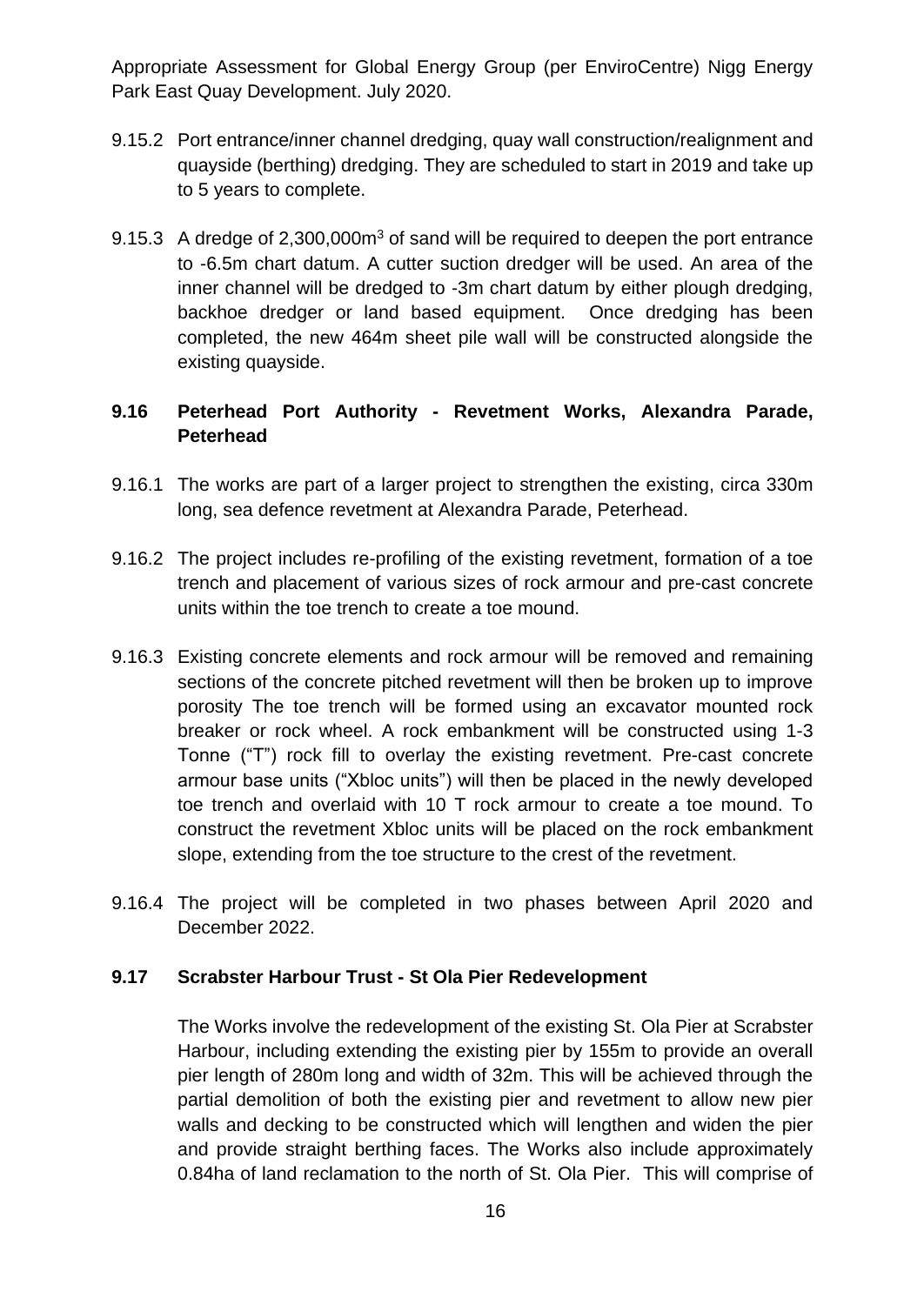0.4ha of compressed dredge material, imported fill or a mixture of both and will be topped with concrete. In addition, rock revetment will be added for protection and will reuse the rock armour from the existing revetment together with a small additional amount of new rock. Dredging will be required along the inner and outer face of the pier. The inner area of the pier is to be dredged to -7.5m chart datum ("CD") and the outer area is to be dredged to -9m CD. The total dredge volume is estimated to be 172,000m<sup>3</sup> and it is anticipated that 92% of the dredge material will be suitable for re-use within the land reclamation. The excess material together with any material that is found to be unsuitable, up to a maximum of  $63,000m^3$ , will be deposited at the Scrabster sea deposit site. The dredging will likely be completed by backhoe dredger given that majority of the dredge material will be reused within the site. New fuel and water lines are also to be constructed and connected to the redeveloped pier.

#### **9.18 Seal Licence**

9.18.1 The Sea Mammal Research Unit ("SMRU") hold a licence to take seals in Scotland for scientific, research or educational purposes. The proposed activities are carried out throughout the year and the licence is renewed annually in January. Seals are generally released after capture, unless a seal is seriously injured or disabled and has no reasonable chance of recovering. If a seal is injured while being taken, appropriate veterinary care is administered, up to a maximum of 1420 seals maybe taken under the authority of the licence in any given year.

## **9.19 Neart na Gaoithe Offshore Wind Farm (Revised Design) - Unexploded Ordnance Clearance - Firth of Forth**

9.19.1 The proposal is to remove several UXO across the Neart na Gaoithe Offshore wind farm area and export cable route corridor which is located in the northeast of the Firth of Forth. Geophysical survey work is ongoing to confirm and identify UXO within the area. As this survey has not yet completed NnGOWL has applied for a marine licence and a European protected species licence based on the worst case assumption that the clearance of up to fifty UXO will be required to be detonated by conventional donor charge method (with a maximum explosive charge weight of 500kg for a single detonation). Detonation of the UXO generates a loud underwater sound which poses a risk to marine wildlife in proximity, NnGOWL has proposed mitigation to minimise these risks including Marine Mammal Observers (MMO), passive acoustic monitoring (PAM), the use of acoustic deterrent devices (ADD) and soft start charges. NnGOWL may also micro-site to avoid UXO or relocate UXO, if this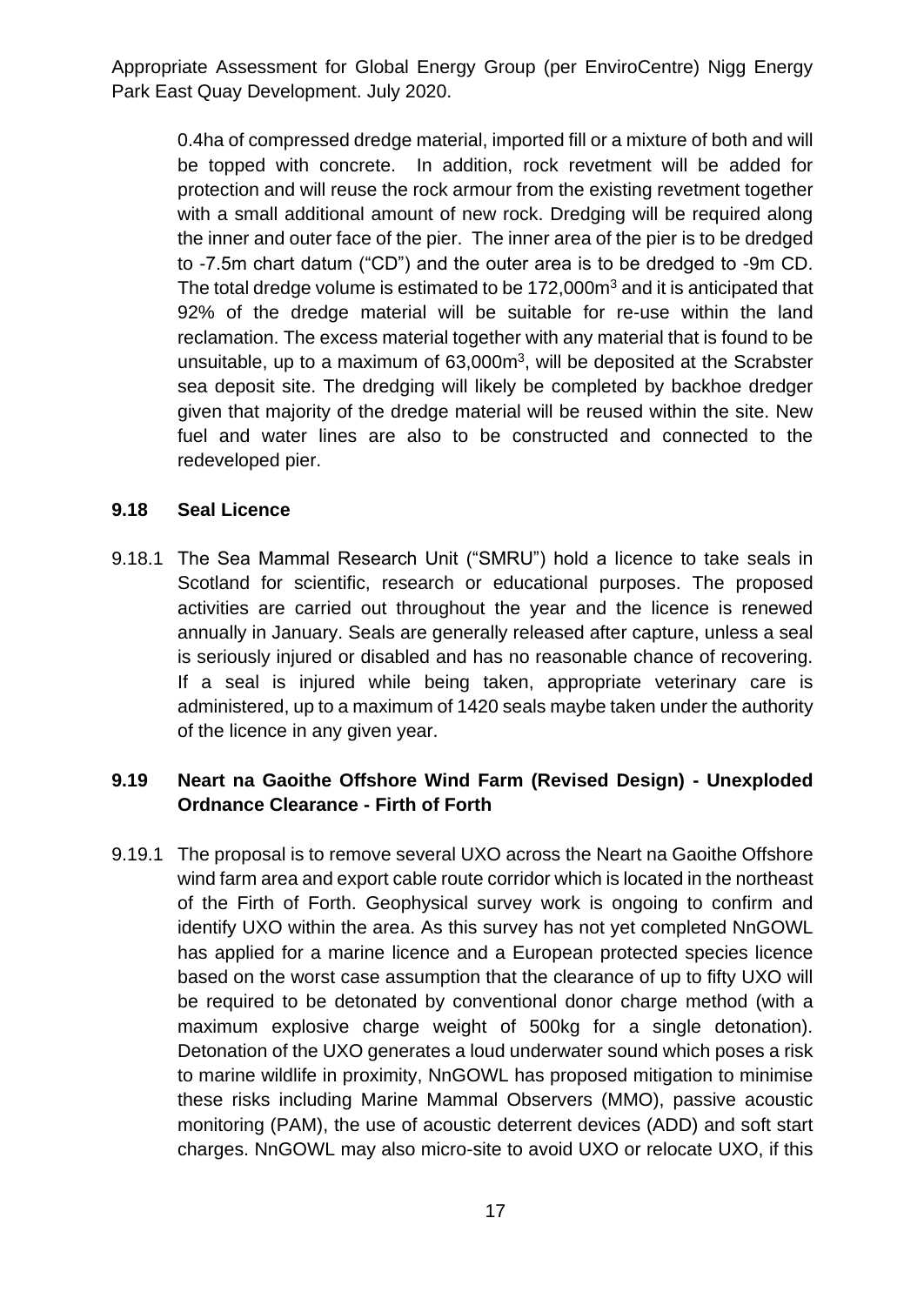is possible. NnGOWL propose to begin the UXO clearance works in April 2020 and complete the works by the end of July 2020.

## **9.20 Cromarty Community Development Trust – Slipway alteration and improvement - Nigg**

9.20.1 The slipway is to have the concrete replaced in the same footprint as it currently stands or f funding allows, it will be extended by 20 metres ("m") to 60m and the width extended from 4m to 12m and the depth increased by - 1.0m Chart Datum. There are two options that are proposed for the works, construction with blockwork or construction using piles. The works are planned to take place between 18 June 2020 and 28 February 2023.

## **9.21 Cromarty Community Development Trust – Slipway alteration and improvement – Cromarty**

**9.21.1** The slipway is to have the concrete replaced in the same footprint as it currently stands or f funding allows, it will be extended by 20 metres ("m") to 60m and the width extended from 5.5m to 12m and the depth increased by - 1.0m Chart Datum. There are two options that are proposed for the works, construction with blockwork or construction using piles. The works are planned to take place between 18 June 2020 and 28 February

### **9.22 BOWL Geophysical Surveys**

9.22.1 The works involve geophysical surveys at the site of Beatrice Offshore Windfarm transmission infrastructure and turbine sub structures, located in the Outer Moray Firth approximately 13.5 km from the Caithness coastline, off the North East of Scotland and comprised of 84 fixed wind turbines, two offshore transformer modules, inter-array cables and two subsea export cables. The survey operations are scheduled to be undertaken between June 2020 and December 2023. There will be numerous survey campaigns within this period, with a total duration of 365 days.

## **9.23 Global Energy Nigg Ltd - Removal of Two Dolphin Moorings - NiggEnergy Park Cromarty Firth**

9.23.1 The works are to dismantle and remove two mooring dolphins which restrict access to the south quayside of at Nigg Energy Park. The works will require the exposure of the piles to a depth of -16m CD to facilitate cutting of the seabed pile at -14 CD, removal of fendering and decking before levelling of the seabed using available plant. The works will be between 29 June 2020 and 30 June 2023.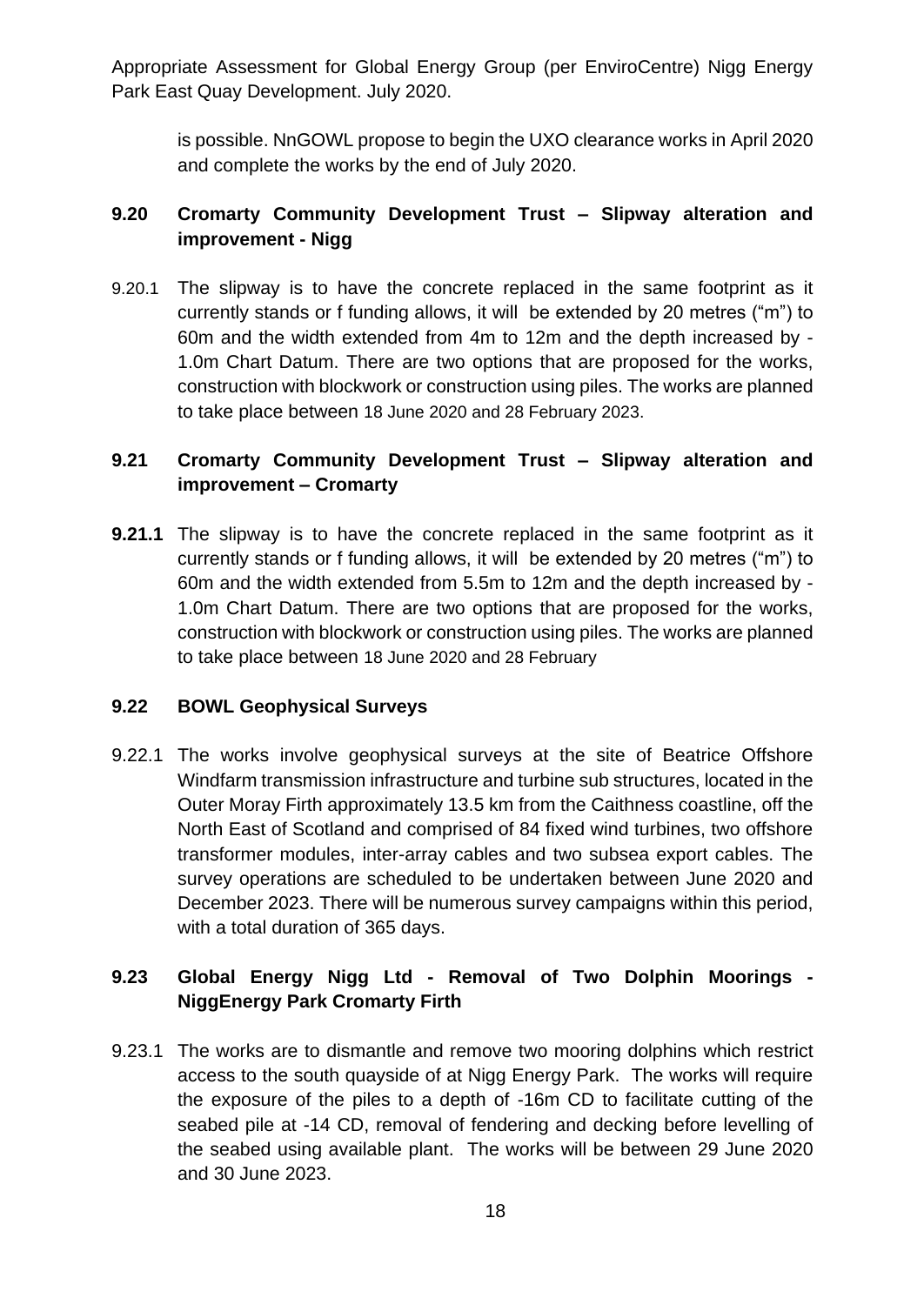## **9.24 Dredging Operations**

9.24.1 There are a number of dredging operations which were identified as having a likely significant effect on the bottlenose dolphins qualifying interest of the Moray Firth SAC and/or the harbour seal qualifying interest of the Dornoch Firth and Morrich More SAC. The table below summarises these projects.

## **Table 3: Dredging operations identified as having a likely significant effect on the Moray Firth SAC and or the Dornoch Firth and Morrich More SAC.**

| Location of         | Licensee             | Amount of       | Dredge        | Dates of          |
|---------------------|----------------------|-----------------|---------------|-------------------|
| Dredge              |                      | Dredge          | Spoil         | Licence           |
|                     |                      | <b>Material</b> | Deposit       |                   |
|                     |                      |                 | Area          |                   |
| Aberdeen            | Aberdeen             | 295,500 wet     | Aberdeen      | March 2020 -      |
| Harbour             | <b>Harbour Board</b> | tonnes          |               | <b>March 2021</b> |
| Cromarty,           | Port of Cromarty     | $10000m^3$      | <b>Sutors</b> | May 2019 -        |
| <b>West Harbour</b> | Firth                |                 |               | May 2022          |
| Cullen              | <b>Moray Council</b> | 10,000 wet      | <b>Buckie</b> | $Feb 2020 -$      |
|                     |                      | tonnes          |               | Feb 2023          |
| Portknockie         | <b>Moray Council</b> | 10,000 wet      | <b>Buckie</b> | $Feb 2020 -$      |
|                     |                      | tonnes          |               | Feb 2023          |
| Hopeman             | <b>Moray Council</b> | 10,000 wet      | <b>Buckie</b> | Feb 2020 -        |
|                     |                      | tonnes          |               | Feb 2023          |
| Findochty           | <b>Moray Council</b> | 10,000 wet      | <b>Buckie</b> | $Feb 2020 -$      |
|                     |                      | tonnes          |               | Feb 2023          |
| Montrose            | <b>Montrose Port</b> |                 | 07149         | May 2020 -        |
|                     | Authority            |                 |               | May 2021          |

### **9.25 Assessment of in-combination effects on the Moray Firth SAC**

- 9.25.1 The following projects currently have an active marine licence, section 36 consent or European protected species licence and associated AA which identified a likely significant effect on the bottle nose dolphin qualifying interests of the Moray Firth SAC.
	- Aberdeen Bay Offshore Windfarm (section 9.3)
	- Beatrice Offshore Wind Farm (Section 9.4)
	- Moray Offshore East Development (Section 9.5)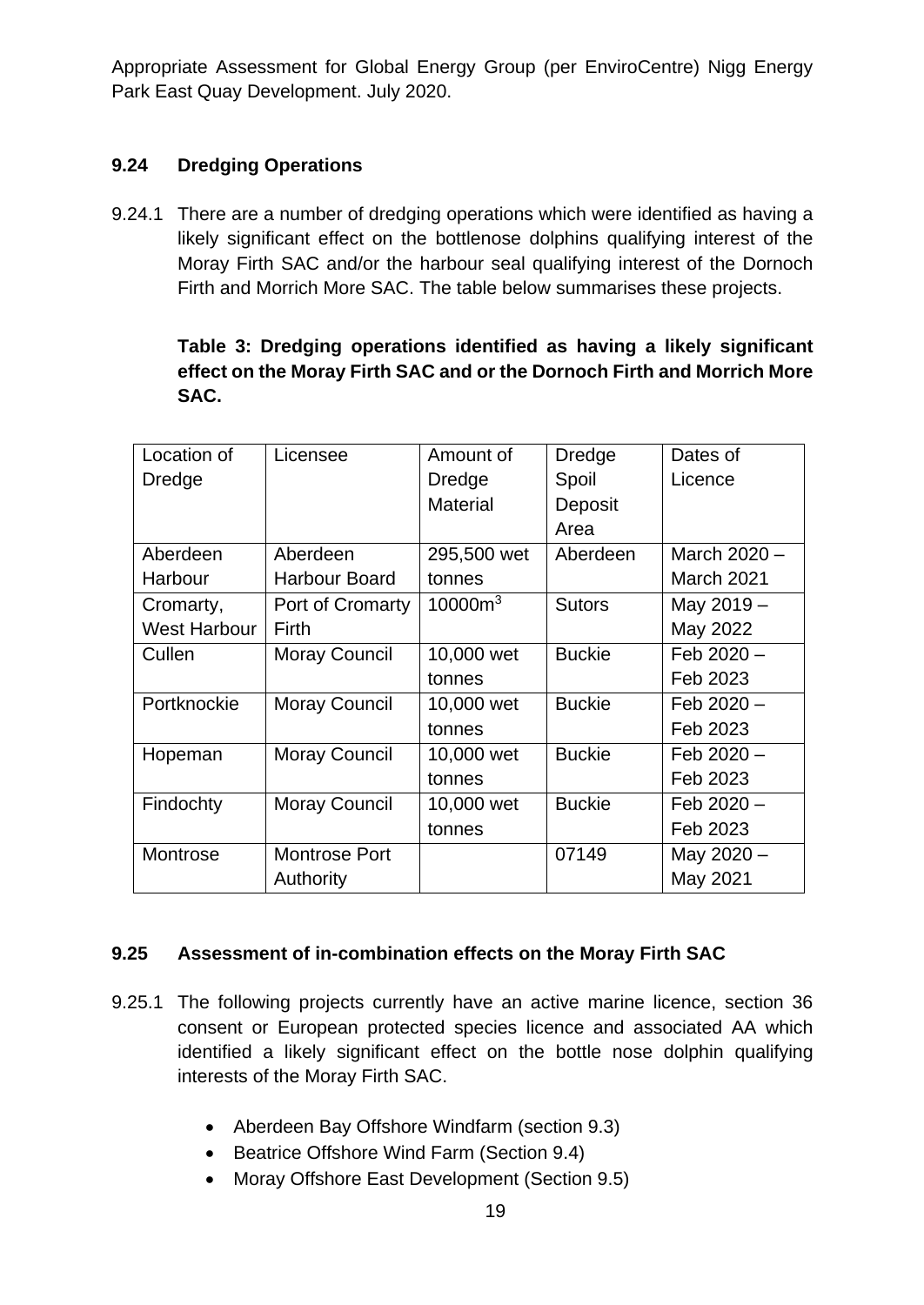- Moray Offshore East Development, Modified Offshore Transmission Infrastructure (Section 9.6)
- Moray Offshore West Windfarm (Section 9.7)
- Forth and Tay Windfarm Developments (Section 9.8)
- Neart na Gaoithe Offshore Windfarm (Section 9.9)
- Inch Cape Offshore Windfarm (Section 9.10)
- Hywind Scotland Pilot Park (Section 9.11)
- Aberdeen Harbour Expansion Project (Section 9.12)
- Port of Cromarty Firth, Phase 4 Construction and Dredging (Section 9.13)
- BEAR Scotland, Bridge Maintenance Kessock Bridge (Section 9.14)
- Ardersier Port Development, Construction and Dredging (Section 9.15)
- Peterhead Port Authority, Revetment Works (Section 9.16)
- Scrabster Harbour Trust St Ola Pier Redevelopment (Section 9.17)
- Seal Licence (Section 9.18)
- Neart na Gaoithe Offshore Wind Farm (Revised Design) Unexploded Ordnance Clearance - Firth of Forth (Section 9.19)
- Cromarty Community Development Trust Slipway alteration and improvement – Nigg (Section 9.20)
- Cromarty Community Development Trust Slipway alteration and improvement – Cromarty (Section 9.21)
- BOWL Geophysical Surveys (Section 9.21)
- Global Energy Nigg Ltd Removal of Two Dolphin Moorings Nigg Energy Park Cromarty Firth (Section 9.22)
- Dredging Operations (Section 9.23)
- 9.25.2 The will be no in combination effects with the Beatrice Offshore Windfarm, Aberdeen Bay Offshore Windfarm and Hywind Scotland Pilot Park as these projects are all in the operational phase. Likely significant effects on the bottlenose dolphin qualifying interest of the Moray Firth SAC were only identified during the construction phase for these projects.
- 9.25.3 The will be no adverse in combination effects with Moray Offshore East Development; Moray Offshore East Development, Modified Offshore Transmission Infrastructure; Forth and Tay Windfarm Developments; Neart na Gaoithe Offshore Windfarm; Inch Cape Offshore Windfarm. Likely significant effects on the bottlenose dolphin qualifying interest of the Moray Firth SAC were identified as a result of noise from piling activities during these projects. The project timings are such that there should be no temporal overlap in piling activities and providing the conditions in all of the respective AAs are adhered to, there will be no adverse in combination effect on the site integrity of the Moray Firth SAC.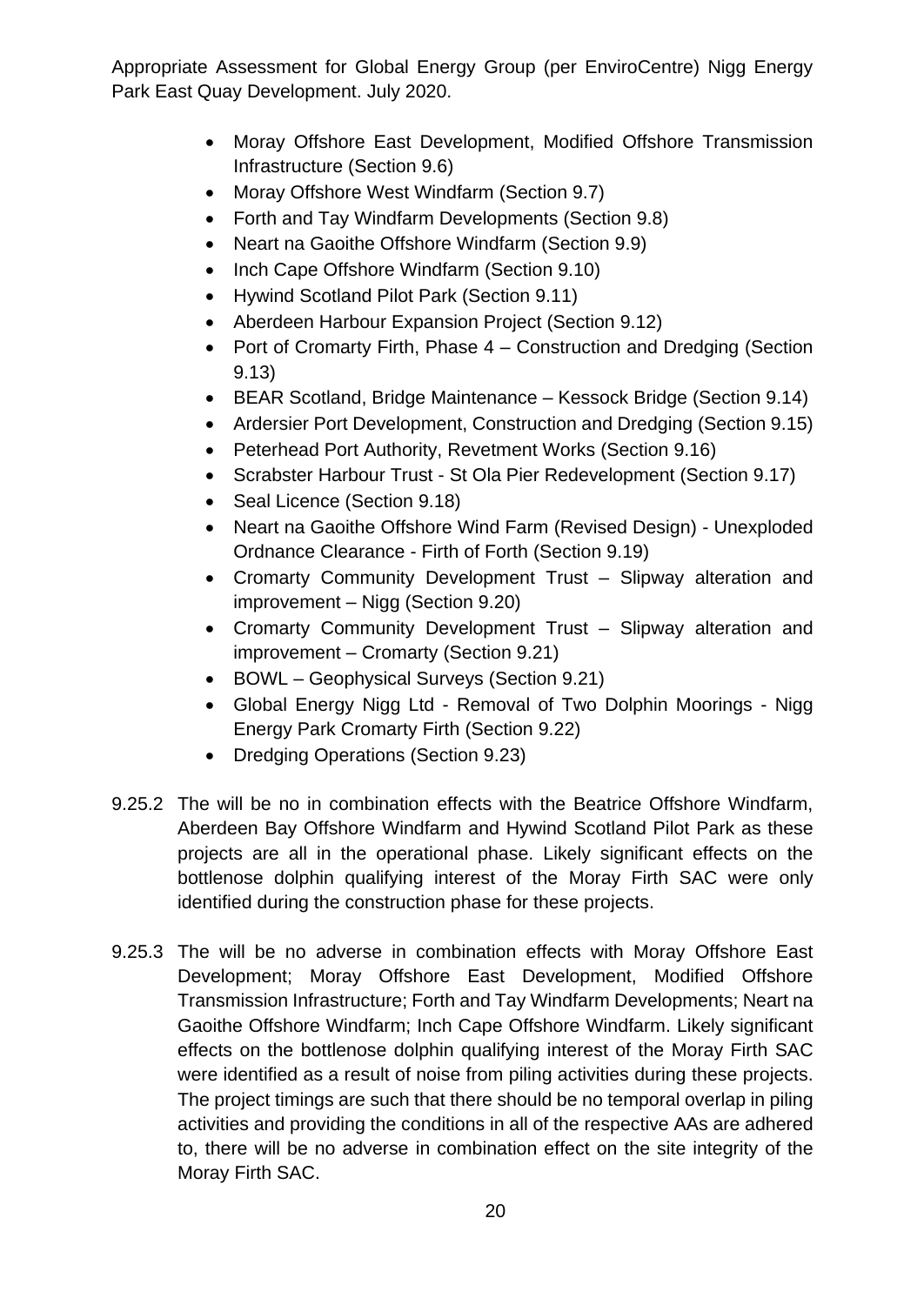- 9.25.4 There is a potential in combination effect from the Port of Cromarty Firth, Phase 4 – Construction and Dredging works with the GEG works due to the similarity and close proximity of the projects. However, with implementation of all proposed mitigation detailed in both proposals there will be no adverse effect on the integrity of the Moray Firth SAC.
- 9.25.5 There will be no adverse in combination effects from the various dredging operations noted in Table 3 due to the use of multiple different deposit sites (Aberdeen, Sutors, Buckie, Scrabster and Montrose) as well as duration and timing of each operation. If all works are undertaken in line with the AA conditions for each proposal this will ensure no combined adverse impact on the site integrity of the Moray Firth SAC.
- 9.25.6 MS-LOT conclude that although in combination effects with the remaining projects listed above are possible, providing all projects are carried out in line with the conditions of their respective AAs then any in combination effects will not be significant.

## **9.26 Assessment of in-combination effects on the Dornoch Firth and Morrich More SAC**

- 9.26.1 The following projects currently have an active marine licence, section 36 consent or European protected species licence and associated AA which identified a likely significant effect on the qualifying interests of the Dornoch Firth and Morrich More SAC.
	- Beatrice Offshore Wind Farm (Section 9.4)
	- Moray Offshore East Development, Modified Offshore Transmission Infrastructure (Section 9.6)
	- Port of Cromarty Firth, Phase 4 Construction and Dredging (Section 9.13)
	- Seal Licence (Section 9.18)
	- BOWL Geophysical Surveys (Section 9.21)
	- Dredging Operations (Section 9.23)
- 9.26.2 The will be no adverse in combination effects with the Moray Offshore East Development, Modified Offshore Transmission Infrastructure as all piling should be complete before the GEG Project begins. Likely significant effects on the Dornoch Firth and Morrich More SAC were identified as a result of noise generation during piling operations.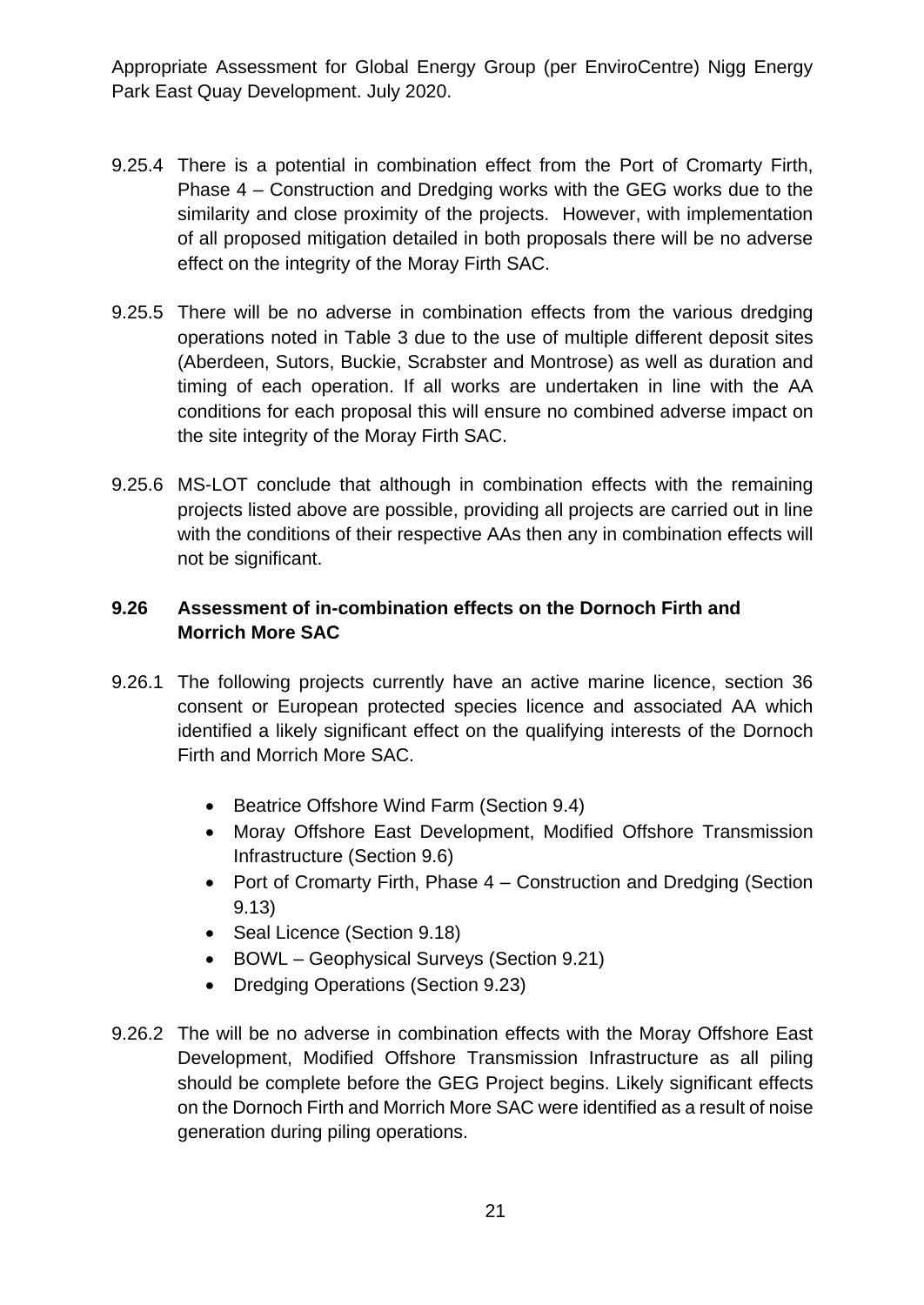- 9.26.3 The will be no adverse in combination effects with the Beatrice Offshore Wind Farm, or Moray Offshore West Windfarm as both will be in the operational phase. Likely significant effects on the Dornoch Firth and Morrich More SAC were identified during the construction phase only.
- 9.26.4 There is a potential in combination effect from the Port of Cromarty Firth, Phase 4 – Construction and Dredging Project with the GEG Project due to the similarity and close proximity of the projects. However, with implementation of all proposed mitigation detailed in both proposals there will be no adverse in combination effect on the integrity of the Dornoch Firth and Morrich More SAC.
- 9.26.5 There are a number of dredging operation which may overlap however they use a variety of deposit sites. Strict adherence to the conditions set out in the individual AA's will mitigate against a cumulative adverse effect on the qualifying interests of the Dornoch Firth and Morrich More SAC.
- 9.26.6 Given the temporary and localised level of disturbance and the low risk of injury from the GEG proposal either alone or in-combination with any/all of these projects there will not be an adverse cumulative effect on the site integrity of the Dornoch Firth and Morrich More SAC.

### <span id="page-22-0"></span>**10 MS-LOT Conclusion**

10.1 MS-LOT concludes that providing the conditions listed in Section 4 are adhered to, there will be no adverse effect on the site integrity of the Moray Firth SAC or the Dornoch Firth and Morrich More SAC from the GEG proposal either in isolation or in-combination with other projects detailed above, providing the conditions in Section 4 are adhered to.

## **SECTION 4: CONDITIONS**

### <span id="page-22-2"></span><span id="page-22-1"></span>**11 Requirement for conditions**

- 11.1 The following conditions are required to ensure the project will not adversely affect the site integrity of the Moray Firth SAC or the Dornoch Firth and Morrich More SAC.
- 11.2 The licensee must ensure that the project is carried out in accordance with the Technical Appendix 4.1; Marine Mammal Mitigation Plan ("MMMP") dated June 2019. In the event that the licensee wishes to update or amend any of the protocols within the MMMP, the licensee must submit, in writing, details of proposed updates or amendments to the licensing authority for their written